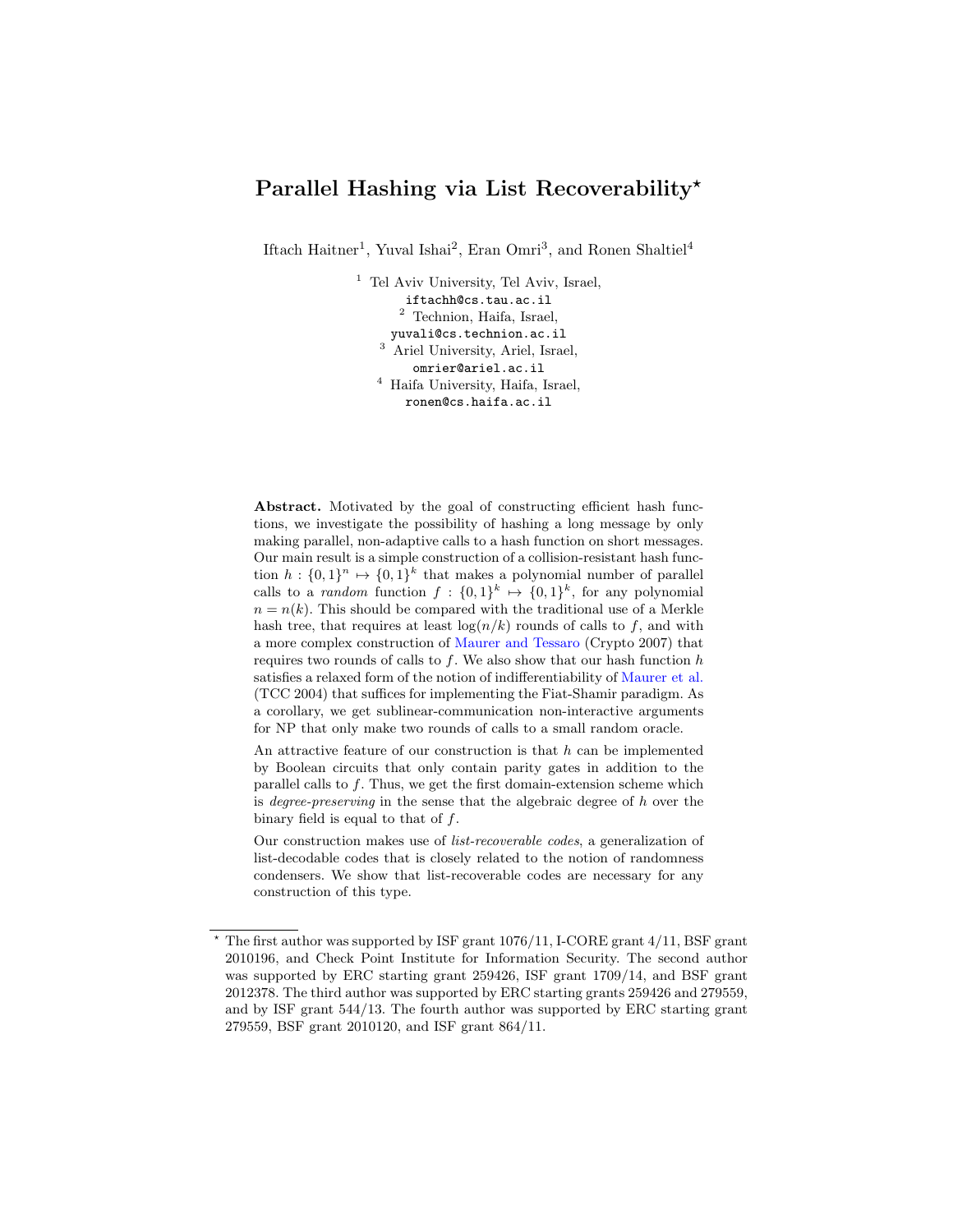### **1 Introduction**

In this work we consider the problem of extending the domain of cryptographic hash functions. We start by discussing the case of collision-resistant hash functions, and later address extensions to other types of hash functions.

A family  $\{g: \{0,1\}^v \mapsto \{0,1\}^k\}$  of efficiently computable, length-decreasing functions is called *collision resistant* if given the description of a random *g* from the family, it is computationally infeasible to find a pair of distinct inputs *s, s′* such that  $g(s) = g(s')$ .

Collision-resistant hashing is a fundamental primitive in cryptography that has been the subject of a large body of work. Its applications span many areas, ranging from the commonly used "hash and sign" paradigm for practical digital signatures [29, 10] to cryptographic protocols such as sublinear-communication commitments  $[9, 21]$ , succinct and efficiently verifiable arguments for NP  $[23, 30]$ , and protocols that bypass black-box simulation barriers [1].

The existence of collision-resistant hash functions can be based on a variety of standard number theoretic or algebraic cryptographic assumptions, including the conjectured intractability of factoring, discrete logarithms, and lattice problems [8, 13, 33, 25]. Yet, the task of heuristically constructing highly efficient hash functions that can also be conjectured to have near-optimal security is quite challenging. In particular, this task is arguably more challenging than a similar task for other "symmetric" cryptographic primitives such as one-way functions [41], pseudorandom generators [5, 41], and universal one-way hash functions [31]. This intuition is supported by theoretical results that rule out the possibility of obtaining collision-resistant hash functions from any of these other symmetric primitives via a black-box construction [36, 19]. Practical collision attacks on commonly used hash functions such as MD5 [40] may also be viewed as an indication for the subtle nature of hash function design. Despite the above, there are many practical constructions of cryptographic hash functions that are conjectured to satisfy collision resistance as well as other useful properties. See [4] for a description of SHA-3, the winner of the recent NIST hash function competition, as well as an overview of other work on practical hash function design.

A common technique for building a hash function  $g: \{0,1\}^v \mapsto \{0,1\}^k$  that compresses a long input into a short output is by combining multiple invocations of a smaller hash function  $f: \{0,1\}^{k_{in}} \mapsto \{0,1\}^{k_{out}}$  in a way that supports a black-box reduction of the collision-resistance of *g* to that of *f*. This technique, known as *domain-extension*, is motivated by the possibility of carefully designing and analyzing an optimized implementation of *f* on some fixed input length, and then scaling up its efficiency and security advantages to apply to arbitrarily long inputs. It is sometimes the case that the collision-resistance of *g* relies on a stronger assumption on *f* than just collision-resistance. In fact, several domain-extension schemes assume *f* to be a completely random function (see e.g., [26, 37, 34, 38] and references therein, as well as [20] for discussion of the meaningfulness of such results). In the following we will use the term "domainextension" in this broader sense. A simple domain-extension technique due to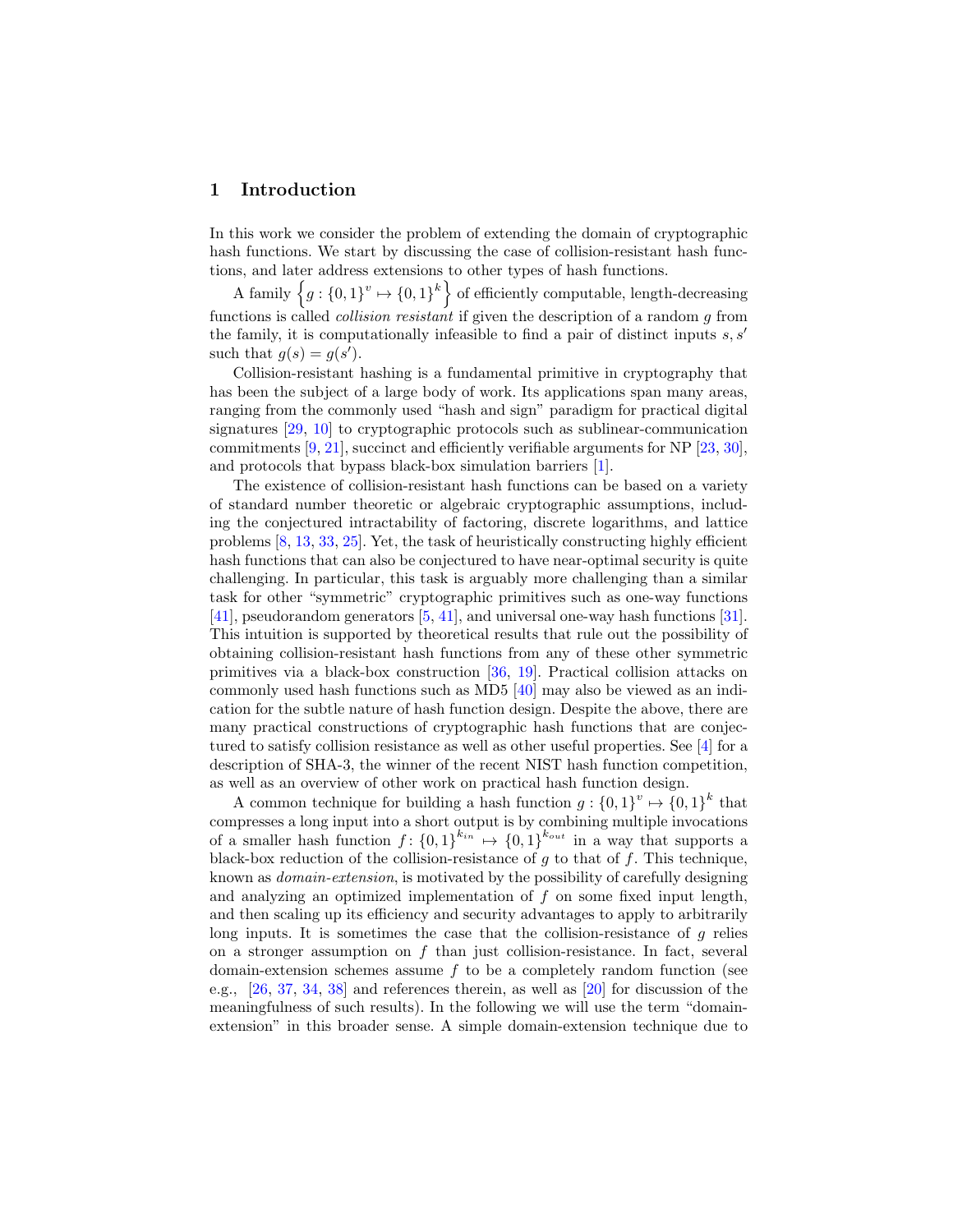Merkle  $[28]$  extends the domain of a hash function  $f: \{0,1\}^{2k} \mapsto \{0,1\}^k$  for short inputs into a hash function  $g: \{0,1\}^{nk} \mapsto \{0,1\}^k$  for long inputs by applying a tree of invocations of *f* whose leaves are *k*-bit input blocks and whose root is the output.

In this work we consider the question of minimizing the *parallel complexity* of domain-extension schemes. A natural measure of this complexity is the number of rounds of parallel calls to *f*. Ideally, one could hope to compute *g* by only making a single round of calls to *f*, where the input for each call is computed directly from the input for  $g$ , and the outputs of the calls are used to compute the output of *g*. The hash tree construction falls short of this goal, requiring at least  $\lceil \log_2 n \rceil$  rounds. A more complex construction of Maurer and Tessaro  $\lceil 26 \rceil$ comes close to this goal, requiring only two rounds of calls to *f*. 5

Our main result is a simple construction of a fully parallel (single-round) domain-extension scheme that realizes a collision-resistant  $g: \{0,1\}^v \mapsto \{0,1\}^k$ by making a polynomial number of parallel calls to a *random* function *f* :  $\{0,1\}^k \mapsto \{0,1\}^k$ , for any polynomial  $v = v(k)$ . The construction achieves a near-optimal level of security, requiring an attacker to make roughly 2*k/*<sup>2</sup> calls to *f* in order to find a collision in *g* with high probability. However, this may come at the cost of a higher number of calls to *f* compared to traditional domainextension schemes. See Section 7 for a more detailed discussion of the achievable parameters.

Our domain-extension scheme has the attractive feature that *g* can be implemented by Boolean circuits consisting only of parity gates in addition to the parallel calls to *f*. Thus, we get the first *degree-preserving* domain-extension scheme, in the sense that the algebraic degree of *g* over the binary field is equal to that of *f*. In contrast, in constructions that make two rounds of calls to *f*, the degree of *g* is at least quadratic in that of *f*. Low-degree hash functions are motivated by applications in the domain of secure computation, in which the cost of evaluating a function may depend on its algebraic degree. See [20] for further discussion.

Our construction makes use of *list-recoverable codes*, a generalization of listdecodable codes that is closely related to the notion of randomness condensers. We show that list-recoverable codes are necessary for any construction of this type. In the following we give a more detailed account of our results and the underlying techniques.

### **2 Parallel Domain-Extension**

Recall that a domain-extension scheme for hash functions takes as input a fixed length hash function  $f: \{0,1\}^{k_{in}} \mapsto \{0,1\}^{k_{out}}$  and outputs a new hash function for much larger inputs, namely a function  $g: \{0,1\}^{v} \mapsto \{0,1\}^{k_{out}}$  for a given  $v > k_{in}$ . (For the sake of simplicity, we assume that the output length of *g* 

<sup>5</sup> Their construction actually realizes the stronger goal of constructing a function *g* that is indistinguishable from a random function. See Section 8 for further discussion.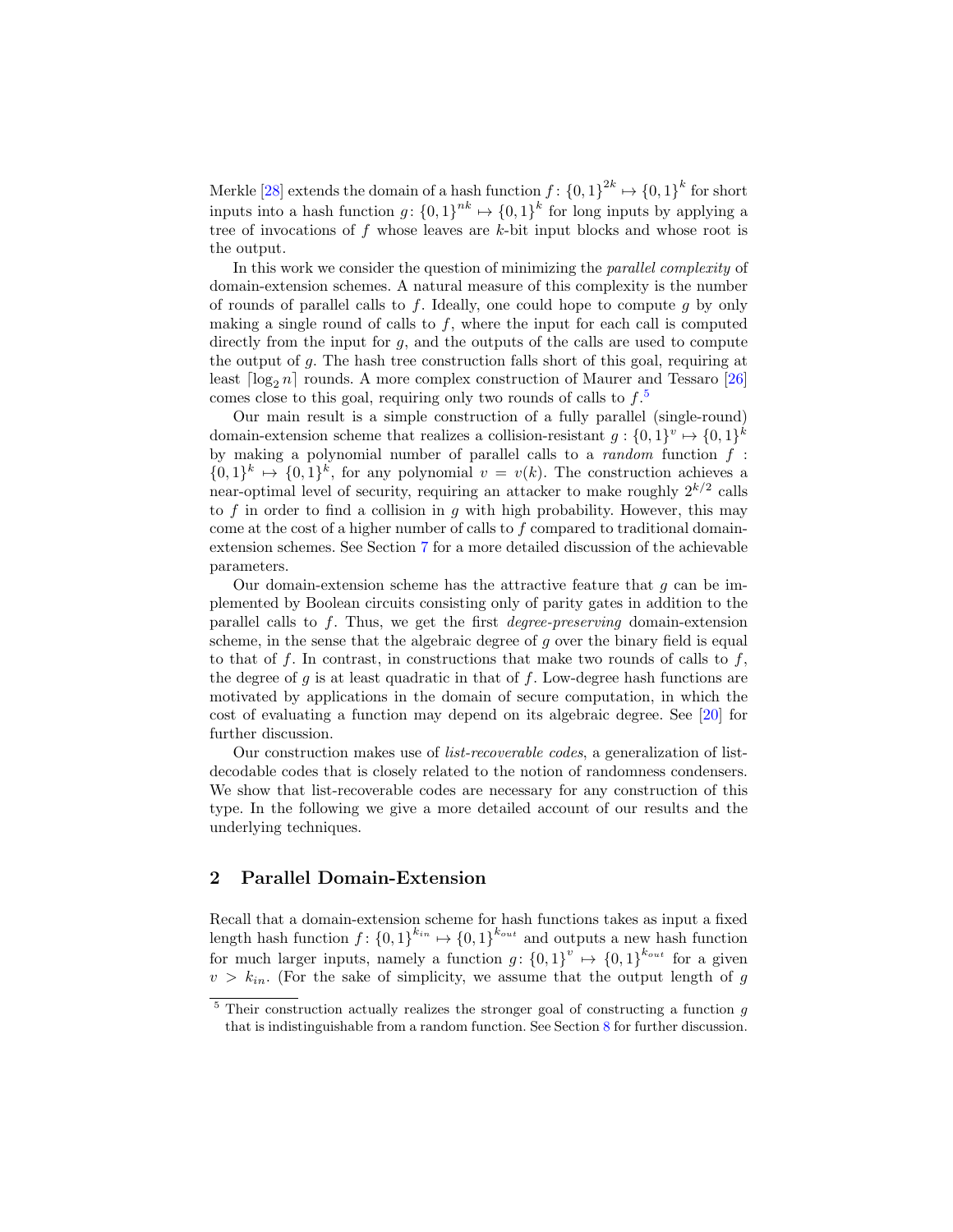is *kout*, rather than an additional parameter.) We consider the standard model in which the function *f* is provided to the construction after being chosen by some randomized process, and the function *g* uses *f* as a black-box (i.e., it is oblivious to the concrete implementation of  $f$ ). The focus of this work is on *parallel* domain-extension: upon receiving an input  $s \in \{0,1\}^v$ , the function *g* first prepares *n* queries to the hash function *f* (which we will denote by  $C(s)$ )  $(x_1, \ldots, x_n)$ , and then the final output of *g* is obtained by computing some function *h* on the input *s* and the answers  $f(x_1), \ldots, f(x_n)$ .

**Definition 1** (parallel domain-extension scheme). Let  $k_{in}$ ,  $k_{out}$ ,  $v$ ,  $n$  be integers, let  $C: \{0,1\}^v \mapsto (\{0,1\}^{k_{in}})^n$  and let h be defined over  $\{0,1\}^v \times$  $\left(\{0,1\}^{k_{out}}\right)^n$ . The parallel domain-extension scheme  $(C,h)$  *is the oracleaided function*  $g_{(C,h)}$  *defined as follows. For*  $f: \{0,1\}^{k_{in}} \rightarrow \{0,1\}^{k_{out}}$ , *let g f*  $(C_{(r,n)}^f: \{0,1\}^v \mapsto \{0,1\}^{k_{out}}$  *be defined by* 

$$
g_{(C,h)}^f(s) = h(s, f(C(s)_1), \dots, f(C(s)_n)).
$$

*If the value of*  $(C, h)$  *is clear from the context, we refer to*  $g_C^f$  $\int_{(C,h)}^f$  *as*  $g^f$  *or*  $g$ *.* 

Such a construction should maintain the security of the underlying hash function (i.e.,  $f$ ). In particular, whenever  $f$  is chosen from a collision-resistant hash function family, the resulting function *g* should be collision-resistant as well. As a step towards this goal, it is common to consider the following intermediate goal: assume that  $f$  is a random function (which in particular is collision-resistant), and prove that the resulting function *g* is collision-resistant. In the following let  $\mathcal{F}_{k_{in},k_{out}}$  be the family of all functions mapping  $k_{in}$ -bit strings to  $k_{out}$ -bit strings.

**Definition 2 (collision-resistance in the random oracle model).** *Let g be an oracle-aided function (i.e., deterministic algorithm), with an oracle mapping*  $k_{in}$ *-bit strings to*  $k_{out}$ *-bit strings. The function g is*  $(\ell, \varepsilon)$ -collision-resistant in the random oracle model*, if for any ℓ-query adversary A (i.e., A makes ℓ oracle calls),* it holds that  $\Pr_{f \leftarrow \mathcal{F}_{k_{in}, k_{out}}} [(s_1, s_2) \leftarrow \mathcal{A}^f : s_1 \neq s_2 \land g^f(s_1) = g^f(s_2)] \leq \varepsilon.$ 

An important goal is to come up with an *efficient* collision-resistant parallel domain-extension scheme, according to Definition 2, where efficiency can be measured in terms of circuit size, depth, or algebraic degree. This motivates schemes in which *n* (the number of queries) is as small as possible, and the functions *C* and *h* are efficiently computable.

Our main result is that if we take *C* to be a *list-recoverable code* (defined below), then for making the resulting scheme collision-resistant in the randomoracle model, it suffices to take *h* to be simply the XOR function applied to the *n* outputs of *f*.

It turns out that when used with (short) random oracle, our parallel domainextension scheme also maintains other useful properties of the random oracle. While we cannot show our parallel domain-extension scheme to be indifferentiable from a random function in the sense of Maurer et al. [27], we show that it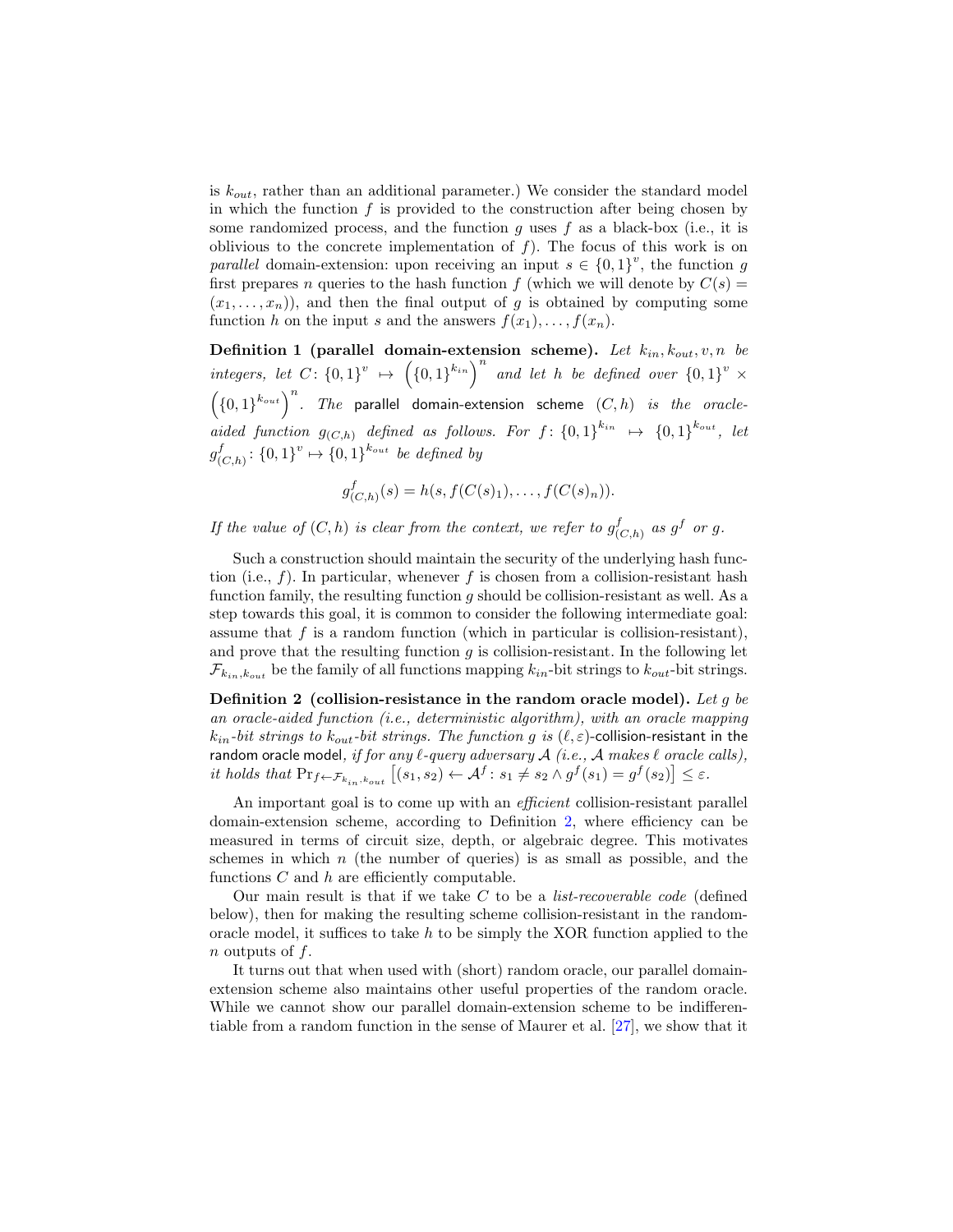enjoys a weaker form of indifferentiability, which neither implies nor is implied by collision-resistance. This property will turn out to be sufficient for converting interactive proof system into non-interactive ones using the the Fiat-Shamir paradigm [12].

 $\textbf{Definition 3 (weak indifferentiability)}$ . *Let*  $g: \{0,1\}^v \rightarrow \{0,1\}^t$  be an *oracle-aided function, taking an oracle mapping kin-bit strings to kout-bit strings. The function g is* (*ℓ, R, r*)-weak-indifferentiable from a random function*, if for any two-oracle algorithm* D *making ℓ queries to the left-hand side oracle, and a single query to the right-hand side oracle, there exists a single-query algorithm* Sim *such*  $\mathit{that}\ \Pr_{f_{\mathtt{Ideal}}\leftarrow \mathcal{F}_{k_{in},k_{out}}}\left[\mathsf{D}^{f_{\mathtt{Ideal}},g^{f_{\mathtt{Ideal}}}}\in E\right]\leq R\cdot\Pr_{g_{\mathtt{Ideal}}\leftarrow \mathcal{F}_{v,t}}\left[\mathsf{D}^{\mathsf{Sim}^{g_{\mathtt{Ideal}}},g_{\mathtt{Ideal}}}\in E\right]$ *for any event E. The simulator* Sim *is of size r, i.e., it is implemented by a next message circuit of size r (i.e., a circuit that gets as input the past queries and the current one, and returns the answer to the current query).*

The main difference between Definition 3 and the standard notion of indifferentiability from [27], is that the above definition only requires domination between the real and emulated pair of systems, whereas [27] require statistical closeness. We also provide Sim the query parameter *ℓ* as a parameter, which makes our relaxed definition easier to realize. For simplicity, we have fixed the number of queries to the right-hand side oracle to one (both for the distinguisher and the simulator). It turns out that this type of security is achieved by our parallel domain-extension scheme and is sufficient for applying the Fiat-Shamir paradigm as described below. Concretely, we show that by taking *C* and *h* to be as above, the resulting function is weakly indifferentiable from a random function, with small (i.e., polynomial) parameters.

We now give some brief intuition for why the above weak indifferentiability property suffices for applying the Fiat-Shamir paradigm to simulate the verifier's challenge in 3-message public-coin interactive proofs. Let P be a malicious prover that convinces the verifier V with noticeable success probability. P may make *ℓ* queries to the real short-input oracle before sending his message to V. We can consider a distinguisher D that simulates P and then uses one query to the long-input oracle to see whether V accepts. D accepts iff V accepts. Now consider the behavior of D in the two experiments that appear in Definition 3. In the real experiment, the probability that D accepts is the success probability of P. In the ideal experiment, V uses an ideal (full length) oracle and so the success probability of D is bounded by the success probability when applying the Fiat-Shamir paradigm with an ideal hash function.

### **3 List-Recoverable Codes**

**Definition 4** (list-recoverable code). *Let*  $\alpha \in [0,1]$ . *A tuple*  $x \in \left(\{0,1\}^k\right)^n$ *is*

 $-\alpha$ -consistent *with*  $a$   $set$   $T \subseteq \{0,1\}^k$ ,  $if$   $|\{i: x_i \in T\}| \geq \alpha \cdot n$ .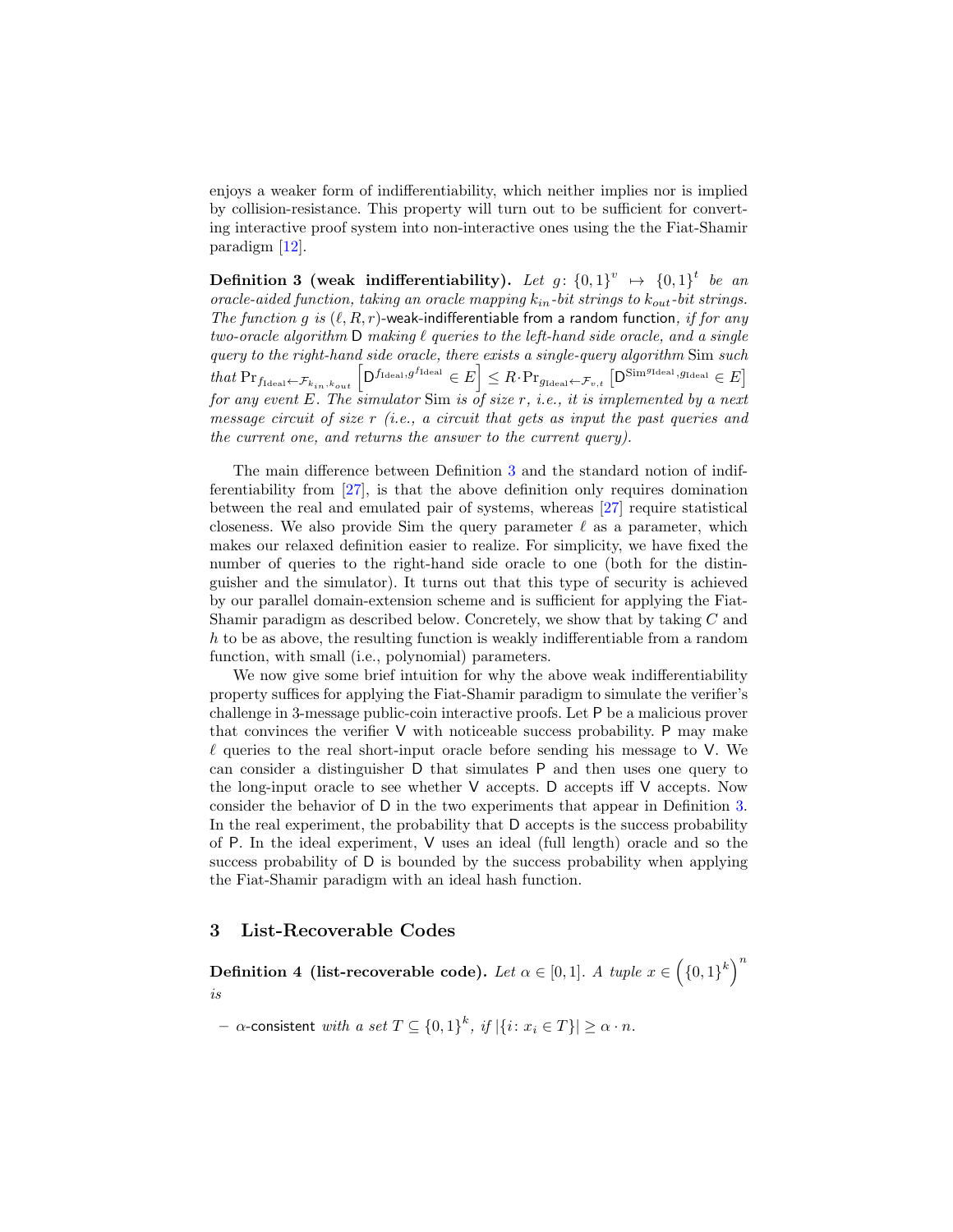$\alpha$ -consistent  $\textit{with sets } T_1,\ldots,T_n \subseteq \left\{0,1\right\}^k, \textit{ if } |\{i \colon x_i \in T_i\}| \geq \alpha \cdot n.$ 

*A function C*:  $\{0,1\}^{v} \mapsto (\{0,1\}^{k})^{n}$  *is*  $(\alpha,\ell,L)$ -list recoverable, *if for every set*  $T \subseteq \{0,1\}^k$  *of size at most*  $\ell$ *, there are at most*  $L$  *strings*  $s \in \{0,1\}^v$  *such that C*(*s*) *is*  $\alpha$ -*consistent with T. It is* strongly  $(\alpha, \ell, L)$ -list recoverable, *if for every*  $T_1, \ldots, T_n \subseteq \{0,1\}^k$  each of size at most  $\ell$ , there are at most  $L$  strings  $s \in \{0,1\}^v$ *such that*  $C(s)$  *is*  $\alpha$ -consistent with  $T_1, \ldots, T_n$ .

*For*  $\alpha = 1$ *, we omit*  $\alpha$  *in the above notation. The strings in the image of C are referred to as* codewords*, and C has* distance *β, if every two codewords differ on at least*  $\beta \cdot n$  *of the indices.* 

*The function C has a size r* list-recovering algorithm*, if there exists a circuit of size r that given a set*  $T \subseteq \{0,1\}^k$  *of size at most*  $\ell$  *returns the full list of (at most L) strings that are α-consistent with T.*

The notion of strongly list-recoverable codes (explicitly defined in [15]) is a natural extension of the more standard *uniquely decodable codes* (captured by  $\ell = L = 1$ ) and *list-decodable codes* (captured by  $\ell = 1$  and  $L > 1$ ). The reader is referred to [14] for a comprehensive treatment of list-decodable codes. In this paper we use the weaker notion of list-recoverable codes (with a single set *T* instead of a collection  $T_1, \ldots, T_n$ , as it turns out to be more natural for the applications we consider.<sup>6</sup> List-recoverable codes show up naturally in coding theory when one considers list-decoding of concatenated codes.<sup>7</sup> Conveniently, many list-decoding algorithms (e.g., [39, 17, 32, 16]) solve the more general list-recovering problem, and list-decoding is achieved as a special case. The parameter regime that we consider is less standard in coding theory and is strongly related to *unbalanced expanders* and *randomness condensers*. We elaborate on this connection in [20].

In our construction we require codes that, in addition to having large distance and being list-recoverable, are also *well ordered*.

 $\mathbf{Definition 5 (well-ordered codes).} \ \ A \ \ function \ C \colon \{0,1\}^v \mapsto \left(\{0,1\}^k\right)^n \ \ is$ well ordered*, if for every*  $s_1, s_2 \in \{0,1\}^v$  *(not necessarily distinct) and for every*  $i \neq j$ ,  $C(s_1)_i \neq C(s_2)_j$ .

Constructions of list-recoverable codes in the literature typically have this property. Furthermore, a given function  $C: \{0,1\}^v \mapsto (\{0,1\}^k)^n$  can be converted into a function  $\overline{C}$ :  $\{0,1\}^{v} \mapsto (\{0,1\}^{k+\log n})^{n}$  that is well ordered by

 $6$  Note that it is immediate that a strongly list recoverable code is also (weakly) listrecoverable, and that a weakly list-recoverable code with  $L' = n \cdot L$  is strongly list recoverable. In our setting *n* is negligible compared to *L* and so the distinction between the two notions of list-recoverable code makes little difference.

<sup>7</sup> More precisely, if the inner code is list-decodable (rather than uniquely decodable) then to obtain a list-decodable code, the outer code needs to be list-recoverable (and not only list-decodable).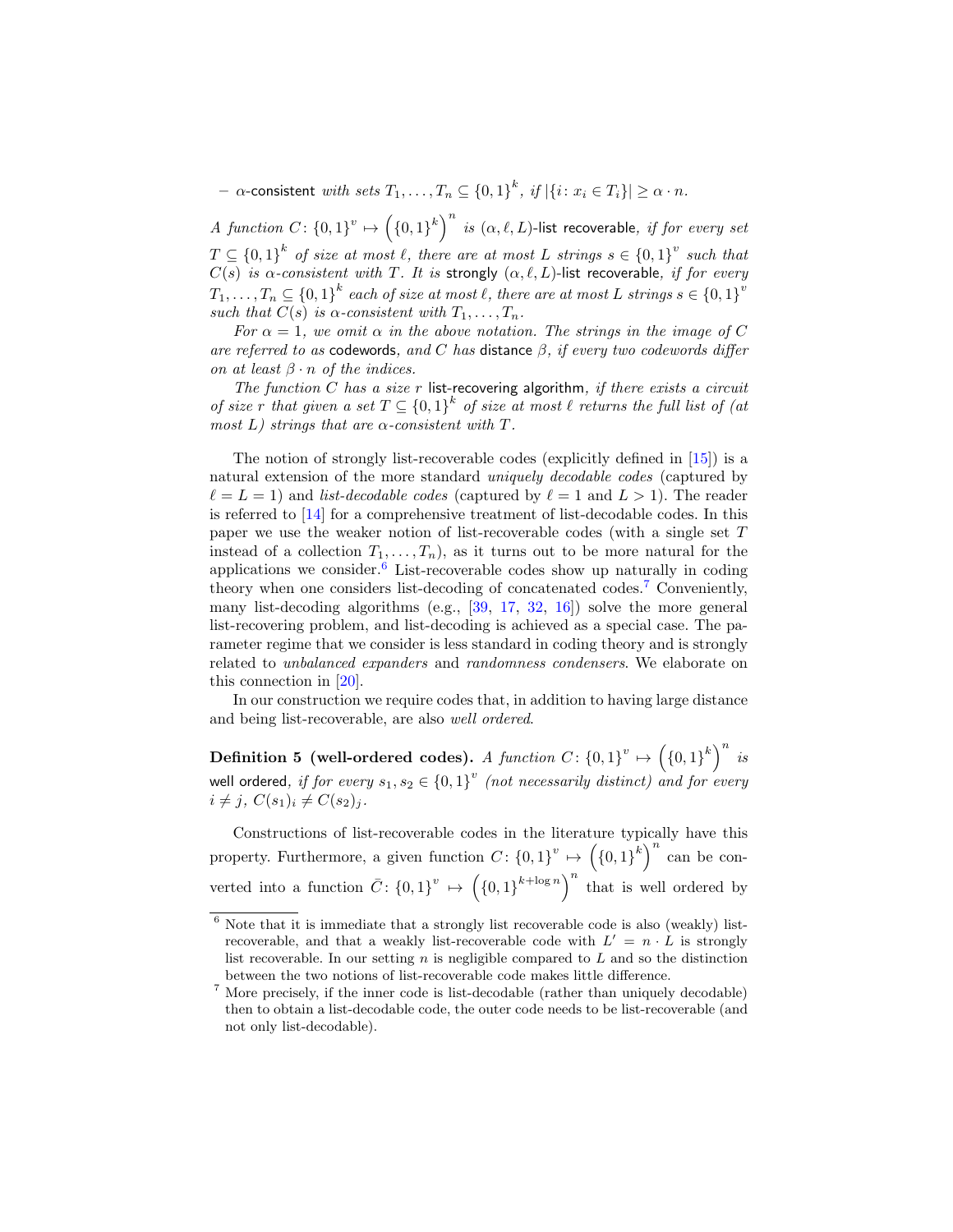defining  $\overline{C}(s)_i = (C(s)_i, i)$ . This transformation increases the alphabet of the code, but does not compromise the distance or list-recoverability. In our setting log *n* is typically negligible compared to *k* and so the increase in alphabet size is immaterial. Hence, one can assume without loss of generality that a listrecoverable code is well ordered.

### **4 Parallel Domain-Extension via List-Recoverable Codes**

We show that well-ordered, list-recoverable codes with large distance yield parallel domain-extension schemes that are collision-resistant in the randomoracle model, and furthermore are weak-indifferentiable from a random function. Specifically, this holds for any domain-extension scheme of the form  $g^f(s) = \bigoplus_{i=1}^n f(C(s)_i)$ , where *C* is such a list-recoverable code. Hereafter, we refer to this scheme as the *XOR parallel domain extension scheme*.

**Theorem 1.** Let  $k_{in}$ ,  $k_{out}$ , *v* be integers,  $\alpha > 0$ , and let  $C: \{0,1\}^v \rightarrow$  $\left(\{0,1\}^{k_{in}}\right)^n$  be a well-ordered,  $(\alpha, \ell, L)$ -list recoverable code of distance  $\alpha$ . Define  $h: \{0,1\}^{v} \times (\{0,1\}^{k_{out}})^{n} \mapsto \{0,1\}^{k_{out}}$  by  $h(s, a_1, \ldots, a_n) = \bigoplus_{i=1}^{n} a_i$ . Then  $g_{(C,h)}$  is  $(\ell, L^2/2^{k_{out}})$ -collision-resistant in the random-oracle model.

We remark that the collision-resistance of  $g_{(C,h)}$  holds even if we only require that the function  $f$  it gets as oracle be  $L^2$ -wise independent. Thus, using codes with small *L* allows us to require less of the oracle.

**Theorem 2.** Let  $k_{in}$ ,  $k_{out}$ ,  $v$  be integers, and let  $C: \{0,1\}^v \mapsto (\{0,1\}^{k_{in}})^n$  be *a well-ordered,* (*ℓ, L*)*-list recoverable code, with size r list-recovering algorithm, and let h be as in Theorem 1. Then*  $g_{(C,h)}$  *is*  $(\ell, L, \hat{r})$ *-weak-indifferentiable from random function (from <i>v bits to*  $k_{out}$  *bits), with*  $\hat{r} = O(r + \ell \cdot (k_{out} + k_{in}))$ .

Note that the weak-indifferentiablity of the scheme requires much less from the underlying code. In particular, it is not sensitive to the consistency parameter (allowing it to be 1) nor to the distance of the code, and hence does not imply collision-resistance. On the other hand, our application of this notion in the context of computationally sound arguments will require the list-recovering algorithm to be computationally efficient, a feature that is not needed for collisionresistance.

We prove Theorem 1 below. For the proof of Theorem 2, and proofs of the other theorems in this paper, see full version [20].

#### **4.1 Proving Theorem 1**

We show that an *ℓ*-query adversary is unlikely to find a collision in the above construction (i.e., find two elements  $s_1 \neq s_2 \in \{0,1\}^v$ , with  $g^f(s_1) = g^f(s_2)$ ), when *f* is chosen at random from  $\mathcal{F}$  — the set all functions mapping  $k_{in}$ -bit strings to *kout*-bit strings.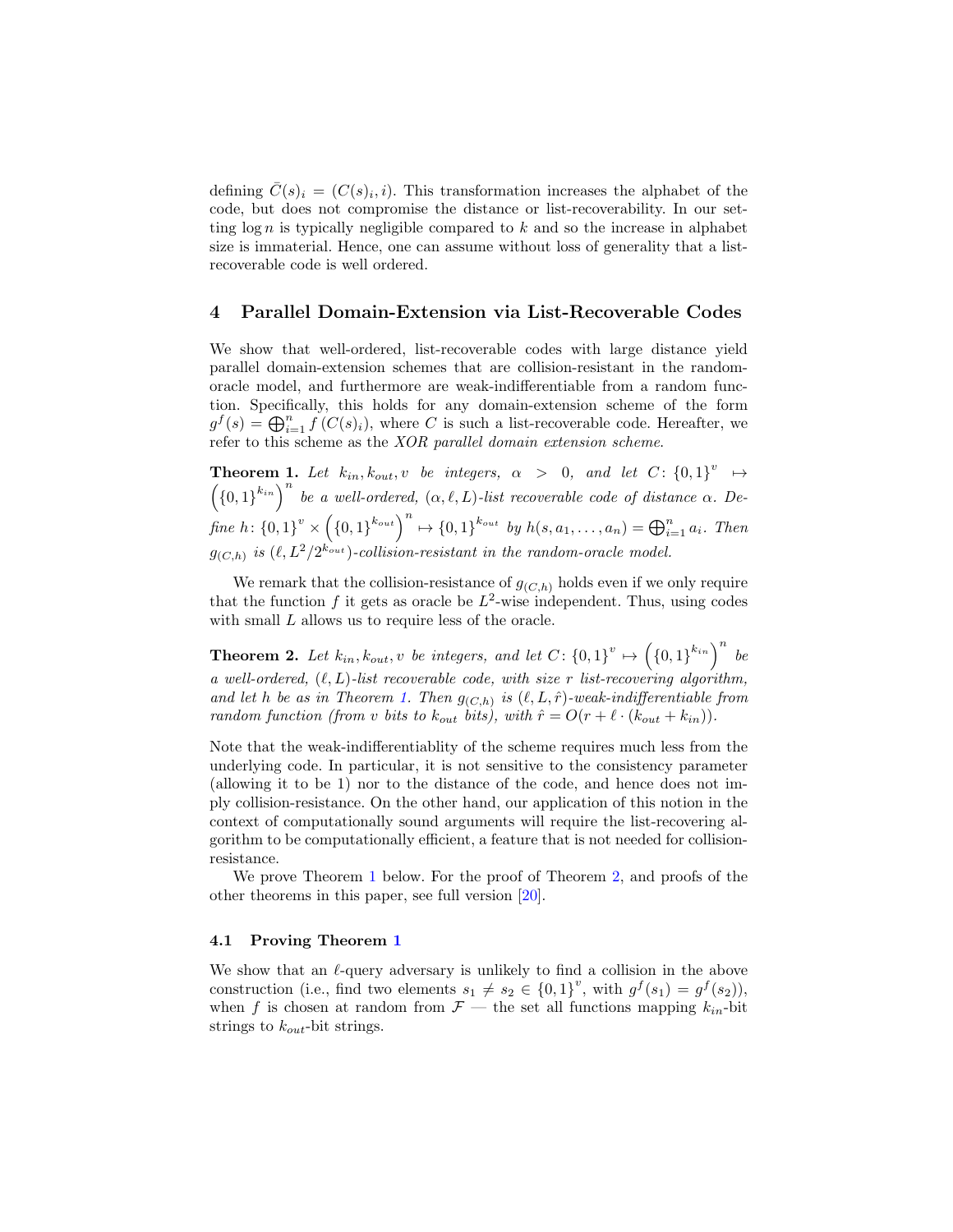Fix a code *C* of the type considered in Theorem 1 and an *ℓ*-query (without loss of generality, deterministic) adversary *A*, and let  $g = g_{(C, \text{xor})}$ . The core of the argument is using the list-recoverability of *C*, and its distance, to bound the number of input pairs that  $A$  is able to try out. We use the following definition.

**Definition 6** (dangerous pairs). *A pair*  $(s_1, s_2) \in (\{0, 1\}^v)^2$  of distinct *elements is* dangerous *w.r.t. a (query) set Q of elements in*  $\{0,1\}^{k_{in}}$ , *if*  $C(s_1)_i, C(s_2)_i \in Q$  for all  $1 \leq i \leq n$  with  $C(s_1)_i \neq C(s_2)_i$ .

We bound the number dangerous pairs w.r.t. an *ℓ*-size query set *Q* using the bound on the number of codewords that are *α*-consistent with *Q*.

**Claim 3** *Let*  $(s_1, s_2)$  *be a dangerous pair w.r.t. a query set*  $Q$ *, then both*  $C(s_1)$ *and*  $C(s_2)$  *are*  $\alpha$ -consistent with  $Q$ .

*Proof.* Assume that  $(s_1, s_2)$  is a dangerous pair w.r.t. a query set *Q*. Let  $D =$  $\{i: C(s_1)_i \neq C(s_2)_i\}$ . Since the distance of *C* is  $\alpha$ , it holds that  $|D| \geq \alpha \cdot n$ . Since  $(s_1, s_2)$  is a dangerous pair,  $C(s_1)_i, C(s_2)_i \in Q$  for all  $i \in D$ , and hence, both  $C(s_1)$  and  $C(s_2)$  are  $\alpha$ -consistent with  $Q$ .

**Corollary 1.** *There are at most*  $\binom{L}{2}$  *dangerous pairs w.r.t. an*  $\ell$ *-size query set. Proof.* Since *C* is  $(\alpha, \ell, L)$ -list recoverable, there are at most *L* strings  $s \in \{0, 1\}^v$ such that  $C(s)$  is  $\alpha$ -consistent with an  $\ell$ -size query set  $Q$ . Hence, by Claim 3, there are at most  $\binom{L}{2}$  dangerous pairs w.r.t. *Q*.

For  $f \in \mathcal{F}$ , let  $Q_{\mathcal{A},f}$  be the  $\ell$ -size query set asked by  $\mathcal{A}^f$ . Corollary 1 yields that there are at most  $\binom{L}{2}$  dangerous pairs w.r.t.  $Q_{A,f}$ . A straightforward union bound yields that a *non*-adaptive *A* (i.e., one that "writes" all its queries in advance) is unlikely to find a collision within the dangerous pairs w.r.t. *QA,f* . A slightly more involved argument yields the same bound also for adaptive adversaries. Specifically, we give the following bound (proof given below).

**Claim 4**  $Pr_{f \leftarrow \mathcal{F}}[(s_1, s_2) \leftarrow \mathcal{A}^f : (s_1, s_2)$  *is dangerous w.r.t.*  $Q_{\mathcal{A},f} \wedge g^f(s_1) =$  $g^f(s_2)$ ]  $\leq {L \choose 2} \cdot 2^{-k_{out}}$ .

On the other hand, it is immediate that *A* is unlikely to find a collision of a *non*-dangerous pair.

Claim 5  $Pr_{f \leftarrow \mathcal{F}}[(s_1, s_2) \leftarrow \mathcal{A}^f : s_1 \neq s_2 \land (s_1, s_2)$  *is* non-*dangerous w.r.t.*  $Q_{\mathcal{A},f}$  $\wedge g^f(s_1) = g^f(s_2) = 2^{-k_{out}}.$ 

*Proof.* Since  $(s_1, s_2)$  is non-dangerous, it follows that  $C(s_1)_i \neq C(s_2)_i$  for some  $i \in [v]$ , and without loss of generality  $C(s_1)_i \notin Q_{\mathcal{A},f}$ . Consider any fixing of all  $f$ queries but  $C(s_1)_i$  that is consistent with the actual answers of  $f$  on the queries in  $Q_{\mathcal{A},f}$ . Since *C* is well ordered, this fixes  $C(s_t)_j$  for all  $t \in \{1,2\}$  and  $j \notin [n]$ . The claim follows, since for each such fixing, it holds that

$$
\Pr\left[g^f(s_1) = g^f(s_2)\right] = \Pr\left[f(C(s_1)_i) = \bigoplus_{j \in [n] \setminus \{i\}} f(C(s_1)_j) \oplus \bigoplus_{j \in [n]} f(C(s_2)_j)\right]
$$
  
=  $2^{-k_{out}}$ .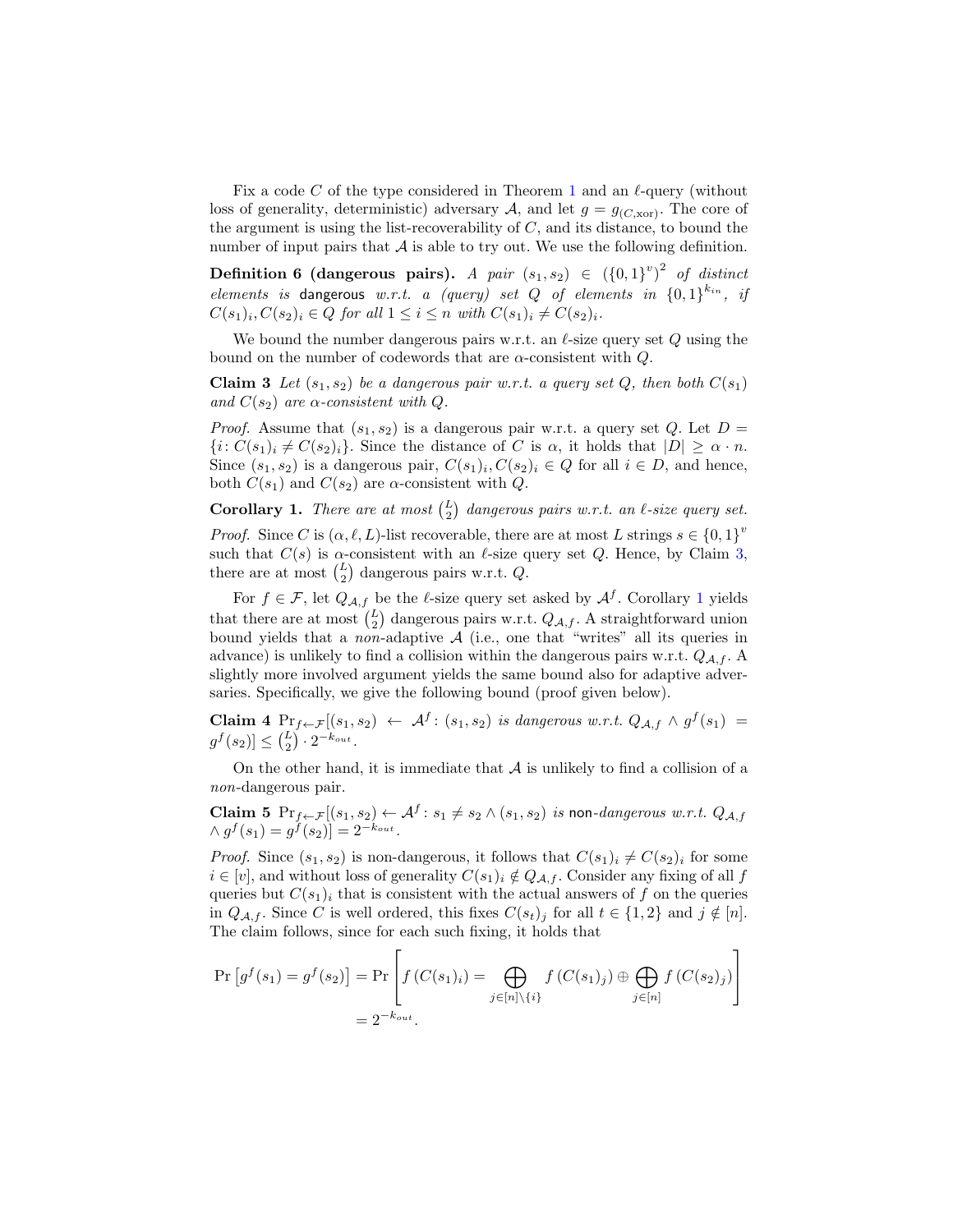It follows that  $\mathcal{A}^f$  finds a collision with probability at most  $(\binom{L}{2} + 1) \cdot 2^{-k_{out}} \leq$  $L^2/2^{k_{out}}$ , proving the first part Theorem 1.

**Proving Claim 4** Recall that the *ℓ*-query adversary *A* in consideration may be adaptive, which means that it possibly selects its oracle queries based on the answers it received for previous queries. Our goal is to bound the probability that *A* finds a pair of codewords that is both dangerous (with respect to  $Q_{A,f}$ ) and forms a collision.

To this end, we first introduce the following notations. Let  $Q_{\mathcal{A},f}^{(j)} = \int_{\mathcal{A}}^{(1)} (j) \int_{\mathcal{A}}$  be the set of first *i* success mode by  $A f$ , Let  $F^{(j)}$  be the  $q_{\mathcal{A},f}^{(1)}, \ldots, q_{\mathcal{A},f}^{(j)}$  be the set of first *j* queries made by  $\mathcal{A}^f$ . Let  $E_{\mathcal{A},f}^{(j)}$  be the event that there exists a pair  $(s_1, s_2) \in (\{0, 1\}^v)^2$  of distinct elements that is dangerous w.r.t.  $Q_{\mathcal{A},f}^{(j)}$  and  $g^f(s_1) = g^f(s_2)$ . Finally, denote by  $d_{\mathcal{A},f}^{(j+1)}$  the number of pairs  $(\hat{s}_1, \hat{s}_2)$  that are dangerous w.r.t.  $Q_{\mathcal{A},f}^{(j+1)}$  and there exists  $1 \leq i \leq n$ such that  $C(\hat{s}_1)_i = q_{\mathcal{A},f}^{(j+1)} \neq C(\hat{s}_2)_i$ .

We next bound the probability that after making the  $j+1$  query, the adversary finds – for the first time – a pair that is both dangerous and colliding.

**Claim 6** For any  $1 \leq j \leq \ell$  and  $d \in \mathbb{N}$ , it holds that  $\Pr_{f \leftarrow \mathcal{F}} \left[ E_{\mathcal{A},f}^{(j+1)} \wedge \neg E_{\mathcal{A},f}^{(j)} \mid d_{\mathcal{A},f}^{(j+1)} = d \right] \le \frac{d}{2^{k_{out}}}$ 

*Proof.* By simple rules of conditional probability, it suffices to prove  $\Pr_{f \leftarrow \mathcal{F}}\left[E_{\mathcal{A},f}^{(j+1)} \middle| \neg E_{\mathcal{A},f}^{(j)} \land d_{\mathcal{A},f}^{(j+1)} = d\right] \leq \frac{d}{2^{k_{out}}}$ . For  $E_{\mathcal{A},f}^{(j+1)}$  to occur, there needs to be a pair  $(\hat{s}_1, \hat{s}_2)$  that is dangerous w.r.t.  $Q_{\mathcal{A},f}^{(j+1)}$  and  $g^f(\hat{s}_1) = g^f(\hat{s}_2)$ . The condition that  $E_{\mathcal{A},f}^{(j)}$  does not occur yields that if  $(\hat{s}_1, \hat{s}_2)$  is dangerous w.r.t.  $Q_{\mathcal{A},f}^{(j)}$ , then  $g^f(\hat{s}_1) \neq g^f(\hat{s}_2)$ . Hence, for computing the probability that such a pair exists, one should only consider pairs that are dangerous w.r.t.  $Q_{\mathcal{A},f}^{(j+1)}$  and are *not* dangerous w.r.t.  $Q_{\mathcal{A},f}^{(j)}$ .

Let  $(\hat{s}_1, \hat{s}_2)$  be a pair that is dangerous w.r.t.  $Q_{\mathcal{A},f}^{(j+1)}$  and not dangerous w.r.t.  $Q_{\mathcal{A},f}^{(j)}$ . Note that there exists a (single)  $1 \leq i \leq n$  with  $C(\hat{s}_1)_i = q_{\mathcal{A},f}^{(j+1)} \neq C(\hat{s}_2)_i$ ; the existences holds since otherwise, this pair is already a dangerous pair w.r.t.  $Q_{\mathcal{A},f}^{(j)}$ , and the uniqueness follows since *C* is well-ordered. We next compute the probability that  $g^f(\hat{s}_1) = g^f(\hat{s}_2)$ . Consider any fixing of all *f* queries but  $C(s_1)_i$ that is consistent with the actual answers of *f* on the queries in  $Q_{\mathcal{A},f}^{(j)}$  (specifically,  $E^{(j)}_{A,f}$  does not occur and  $d^{(j+1)}_{A,f} = d$  for such fixings). Since *C* is well ordered, this fixes  $C(s_t)_j$  for all  $t \in \{1,2\}$  and  $j \notin [n]$ . For each such fixing, it holds that

$$
\Pr\left[g^f(\hat{s}_1) = g^f(\hat{s}_2)\right] = \Pr\left[f(C(\hat{s}_1)_i) = \bigoplus_{j \in [n] \setminus \{i\}} f(C(\hat{s}_1)_j) \oplus \bigoplus_{j \in [n]} f(C(\hat{s}_2)_j)\right]
$$
  
=  $2^{-k_{out}}$ .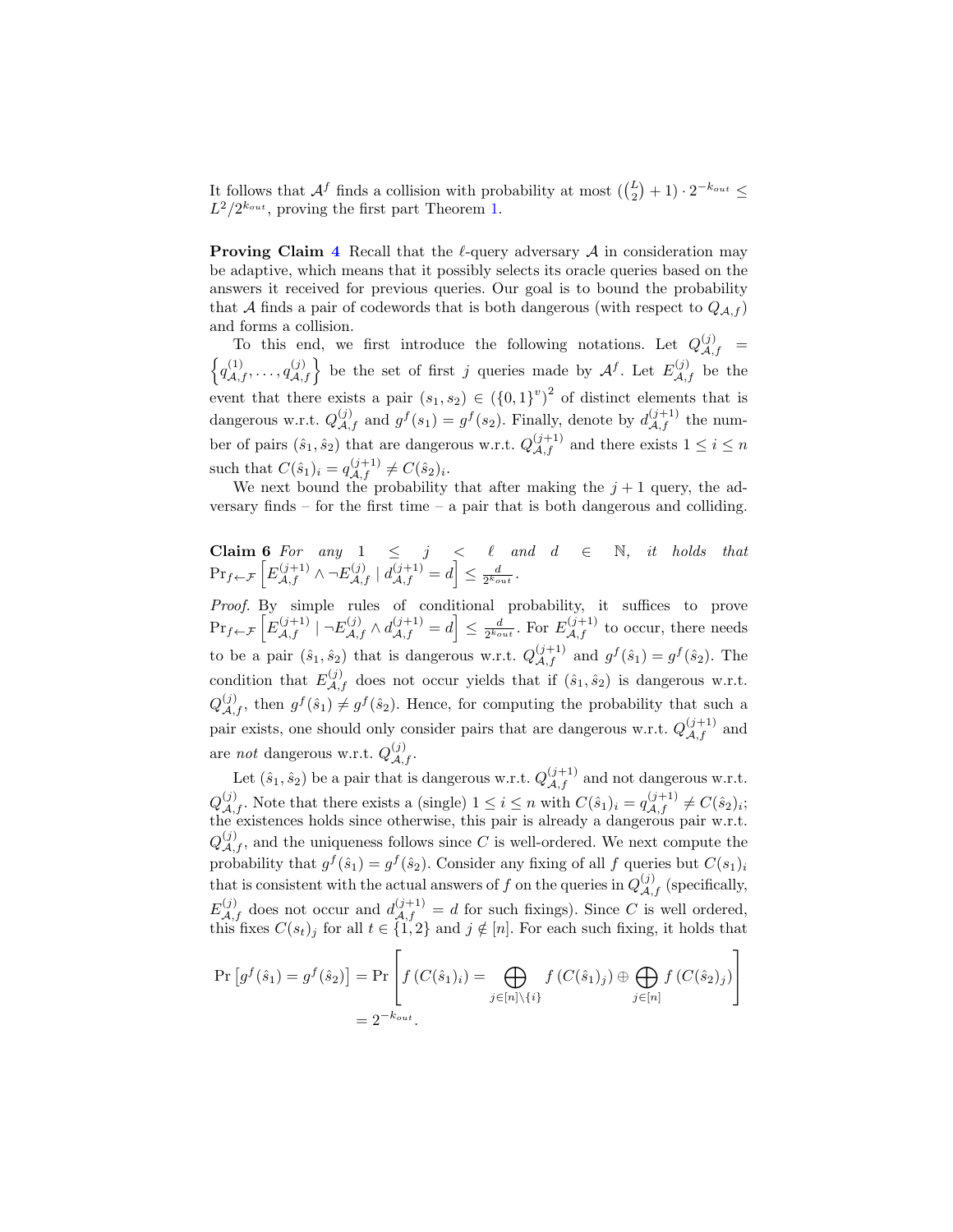By assumption, there are *d* such dangerous pairs. Hence, by a union bound, the claim follows.

*Proof (Proof of Claim 4)*. Since  $Q_{\mathcal{A},f} = Q_{\mathcal{A},f}^{(\ell)}$ , it holds that  $E_{\mathcal{A},f} := E_{\mathcal{A},f}^{(\ell)}$  is the event that there exists a pair  $(\hat{s}_1, \hat{s}_2) \in (\{0, 1\}^v)^2$  of distinct elements that is dangerous w.r.t.  $Q_{\mathcal{A},f}$  and  $g^f(\hat{s}_1) = g^f(\hat{s}_2)$ . Clearly, the probability of  $E_{\mathcal{A},f}$ upperbounds the probability that *A* outputs such a pair.

Evidently,  $E_{\mathcal{A},f}^{(1)}$  can never occur, since no pair is dangerous w.r.t. a single query. Furthermore,  $E_{\mathcal{A},f}^{(j')}$  for any  $j' \leq j$  implies  $E_{\mathcal{A},f}^{(j)}$ . Hence, we have that

$$
\Pr_{f \leftarrow \mathcal{F}}[E_{\mathcal{A},f}] = \sum_{j=1}^{\ell-1} \Pr_{f \leftarrow \mathcal{F}}[E_{\mathcal{A},f}^{(j+1)} \wedge \neg E_{\mathcal{A},f}^{(j)}] \le \sum_{j=1}^{\ell-1} \Pr_{f \leftarrow \mathcal{F}}\left[\frac{d_{\mathcal{A},f}^{(j+1)}}{2^{k_{out}}}\right],\tag{1}
$$

where the inequality follows from Claim  $6$ . By linearity of expectation, it holds that

$$
\Pr_{f \leftarrow \mathcal{F}}[E_{\mathcal{A},f}] \le 2^{-k_{out}} \cdot \Pr_{f \leftarrow \mathcal{F}}\left[\sum_{j=1}^{\ell-1} d_{\mathcal{A},f}^{(j+1)}\right] \le 2^{-k_{out}} \cdot \binom{L}{2}.\tag{2}
$$

The last inequality follows since

$$
\sum_{j=1}^{\ell-1} d_{\mathcal{A},f}^{(j+1)} \le \binom{L}{2} \tag{3}
$$

for every  $f \in \mathcal{F}$ . To see that Equation (3) holds, note that each pair that is dangerous w.r.t.  $Q_{\mathcal{A},f}^{(j)}$  is also dangerous w.r.t.  $Q_{\mathcal{A},f}^{(\ell)}$  (i.e., the set of all queries made by  $A$ ). Furthermore, each such dangerous pair  $(s, s')$  is only counted by a  $\frac{d^{(j)}}{d^{(j)}}$ , i.e., for the first *j* in which  $Q_j$  contains all the queries  $C(s)_i \neq C(s')_i$ . Hence, Equation (3) follows from Corollary 1.

### **5 Beyond Collision-Resistance**

We suggest some applications of the XOR parallel domain-extension scheme described in [20] to parallel constructions of other cryptographic primitives in the random oracle model. These applications exploit both the collision-resistance and weak-indifferentiability properties of our construction. In this section we give a high level description of these applications and refer the reader to [20] for formal statements.

*Fiat-Shamir paradigm.* We show that the XOR parallel domain-extension scheme can be used to implement the Fiat-Shamir paradigm for converting any threemessage public-coin argument, which may possibly employ a random oracle, into a non-interactive (i.e., single-message) argument in the random oracle model.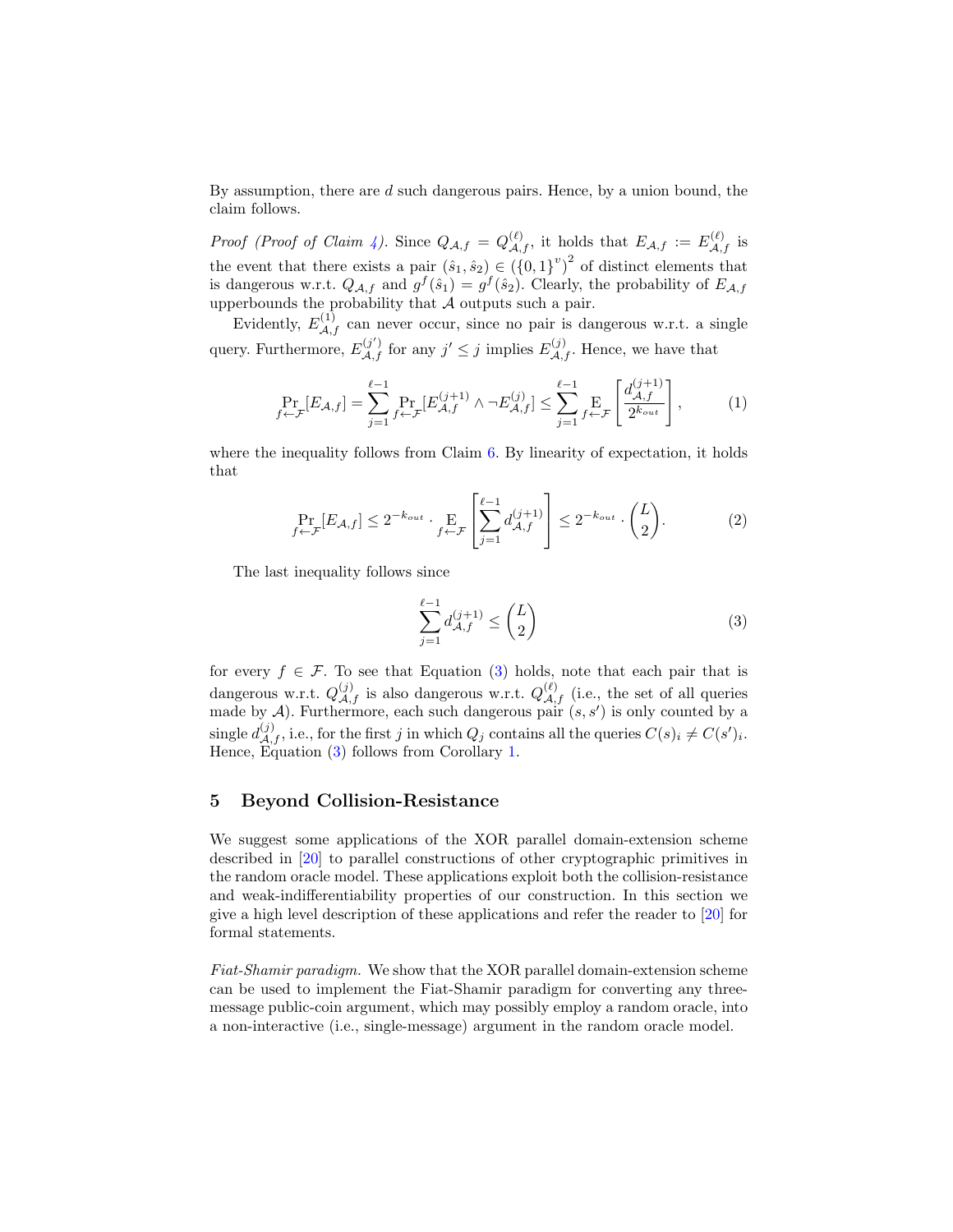We start by describing the Fiat-Shamir transformation when applied to threemessage protocols. Let  $\langle P, V \rangle$  be a public-coin three-message argument system for an NP language. Such a protocol has the following high level structure: (1) P send a *v*-bit message to V; (2) V sends a *random k*-bit challenge to P; (3) P responds to this challenge; (4)  $\vee$  decides whether to accept by applying an efficient predicate to the input and the protocol's transcript.

The Fiat-Shamir transformation makes P generate all three messages by applying a hash function  $h: \{0,1\}^v \mapsto \{0,1\}^k$  to the first message of P to simulate the random challenge. This paradigm is provably secure in the random oracle model, but requires the random oracle input length to be as long as P's first message. We then use the weak-indifferentiability property, as discussed in Section 2, to show that the resulting scheme is also secure when *h* is the hash function obtained by applying the XOR parallel domain-extension scheme to a random oracle  $f: \{0,1\}^k \to \{0,1\}^k$ . Namely, we create a Fiat-Shamir like transformation that uses parallel calls to a small random oracle.

*Parallel commitment with local decommitment.* Next, we consider commitment schemes for strings  $s \in \{0,1\}^v$  that support a sublinear-communication local decommitment of any bit from *s*. Intuitively, in such schemes we require that the sender be bound to the string it committed to, but we do not explicitly require that it hide *s*. Instead, we require that the communication of both the commitment to *s* and the decommitment of each bit  $s_i$  be sublinear in *v*. We observe that such a commitment scheme can be obtained by dividing *s* into *√ via*  $\overline{v}$  blocks of length  $\sqrt{v}$  each and applying the XOR parallel domain-extension separately to each block. To decommit  $s_i$ , the sender reveals the entire block containing *s<sup>i</sup>* , and the receiver applies the hash function to ensure consistency. In this scheme, both the sender and the receiver only make parallel calls to a small random oracle.

*Two-adaptive sublinear non-interactive arguments.* Finally, we combine the above two applications to obtain sublinear-communication non-interactive arguments for NP in the random oracle model, which does not require the oracle input length to be large. To this end, we first apply the three-message protocol of Kilian [22], which combines a probabilistically checkable proof (PCP) with a commitment scheme as above. Then, following Micali [30], we apply the Fiat-Shamir transformation to make this argument non-interactive.

By using efficient PCP constructions (e.g., those from [2]) and applying the XOR parallel domain-extension in both steps of the process, we get the following corollary: every NP language that can be recognized by a non-deterministic Turing machine of running time  $T(n)$  has a non-interactive argument of length  $\tilde{O}(T^{1/2}(n))$  in the random oracle model, in which the prover and the verifier make only *two* rounds of calls to the oracle.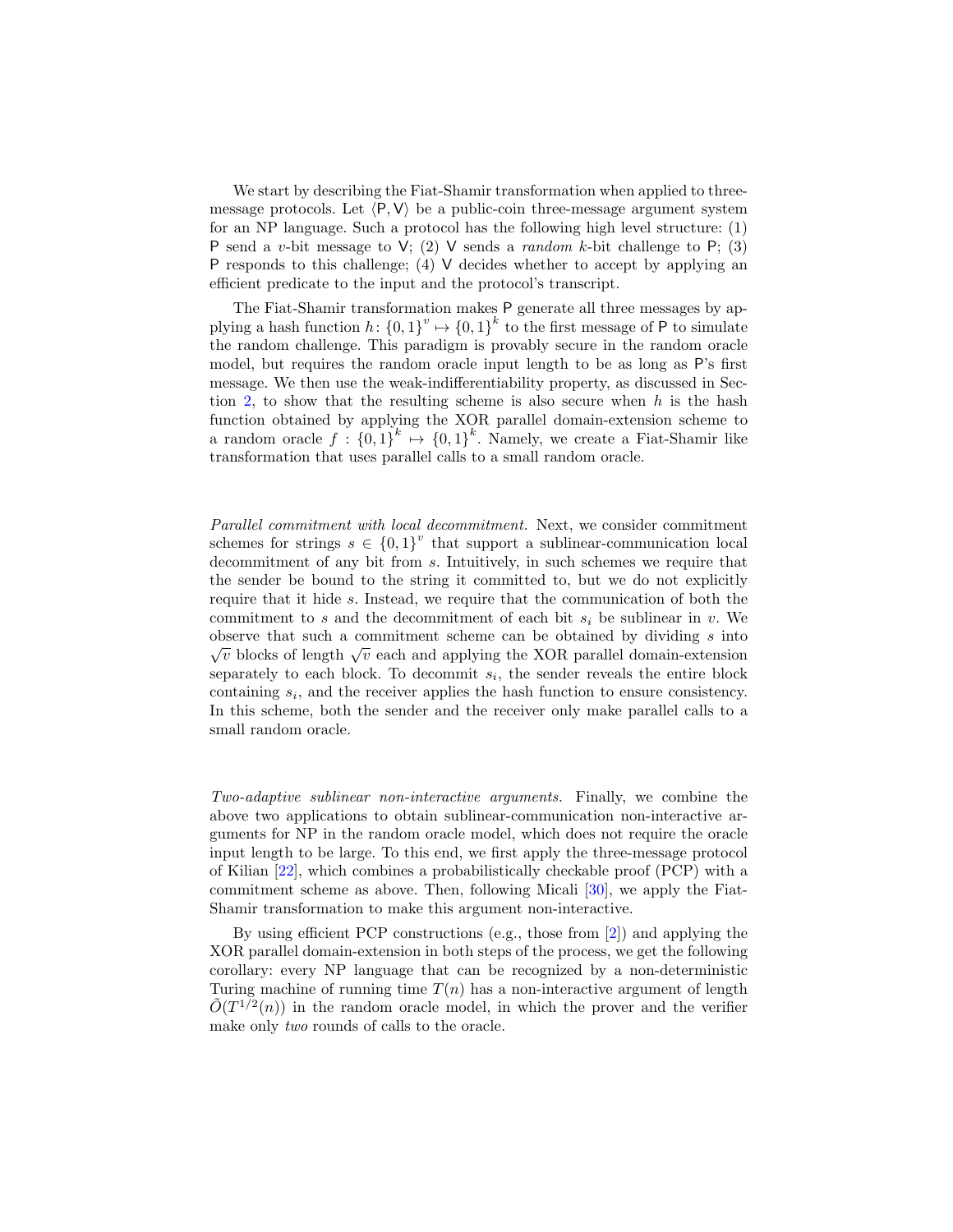### **6 Necessity of List-Recoverability for Parallel Domain-Extension**

It turns out that some form of list-recoverability is necessary for the collisionresistance of a parallel domain-extension. Let  $(C, h)$  be a domain-extension scheme, and assume that *C* is *not*  $(1, \ell, L)$ -list recoverable. Namely, there exists a set  $T \subseteq \{0,1\}^{k_{in}}$  of size at most  $\ell$ , for which there are (at least)  $L+1$ distinct elements  $s_1, \ldots, s_{L+1} \in \{0,1\}^v$  such that for every  $1 \leq i \leq L+1$ :  $g^f(s_i) = h(s_i, f(x_1), \ldots, f(x_n))$  for  $x_1, \ldots, x_n \in T$ . Hence, by querying *f* only on the  $\ell$  elements in  $T$ , an adversary obtains the required information for computing  $g^f(s_1), \ldots, g^f(s_{L+1})$ . This attack finds a collision in  $g^f$  if  $L \geq 2^{k_{out}}$ . Thus,  $(1, \ell, L)$ -list-recoverability with  $L \leq 2^{k_{out}}$ , is *necessary* for the collision-resistance of *g* in the random-oracle model. This is formally stated below.

**Theorem 7.** Let  $k_{in}$ ,  $k_{out}$ ,  $v$ ,  $n$  be integers. For every  $C: \{0,1\}^v \mapsto (\{0,1\}^{k_{in}})^n$ and  $h: \{0,1\}^{v} \times (\{0,1\}^{k_{out}})^n \mapsto \{0,1\}^{k_{out}}$  if C is not  $(1,\ell,2^{k_{out}})$ -list-recoverable *then*  $g_{(C,h)}$  *is* not  $(\ell, 0.99)$ *-collision-resistant in the random oracle model.* 

We note that there are codes of large minimal distance (such as the repetition code) for which the attack in the proof of Theorem 7 can be implemented in polynomial time, by using linear algebra.

*Necessity of list-recoverability with*  $L \approx 2^{\frac{k_{out}}{2}}$ . Note that Theorem 7 discusses  $L = 2^{k_{out}}$  while in Theorem 1 we require  $L \leq 2^{\frac{k_{out}}{2}}$  to get a meaningful result. Is it possible to show that  $(\ell, L)$  list-recoverability with  $L \approx 2^{\frac{k_{out}}{2}}$  is also necessary for security? We give a partial answer to this question below.

Observe that the above attack allows the adversary to use *ℓ* queries into *f* and come up with  $\binom{L+1}{2} \approx 2^{k_{out}}$  pairs  $s \neq s'$ , such that he can compute  $g(s)$  and  $g(s')$ . In some natural settings, computing *g* on this number of pairs suffices to find a collision. For instance, this is the case if the function  $g$  is 4-wise independent.<sup>8</sup> There are codes *C* satisfying the properties requested in Theorem 1, with which the construction of Theorem 1 is 4-wise independent. This implies that Theorem 1 cannot be improved to imply security with  $L > 2^{\frac{k}{2}}$ .

*Necessity of list-recoverability with*  $\alpha < 1$ . Theorem 7 shows that it is necessary that *C* is list-recoverable with  $\alpha = 1$  in any parallel domain-extension scheme. In our construction, however, we use stronger codes with  $\alpha < 1$ , and we also require

<sup>&</sup>lt;sup>8</sup> g is 4-wise independent, if for every four distinct  $s_1, s_2, s_3, s_4 \in \{0, 1\}^v$  the random variables  $g(s_1)$ ,  $g(s_2)$ ,  $g(s_3)$ ,  $g(s_4)$  are uniformly distributed and independent (over the random choice of the oracle *f*). For such *g*, the expectation of the random variable counting the number of pairs  $s \neq s'$  such that  $g(s) = g(s')$  is at least  $\binom{L+1}{2}/2^{k_{out}}$  (which is large if  $L \geq 2^{k_{out}/2}$ ). Moreover, 4-wise indpendence implies that the variance of the random variable above is small, and therefore, the number of collisions is with high probability, close to the expectation. This implies that the adversary obtains a collision with high probability.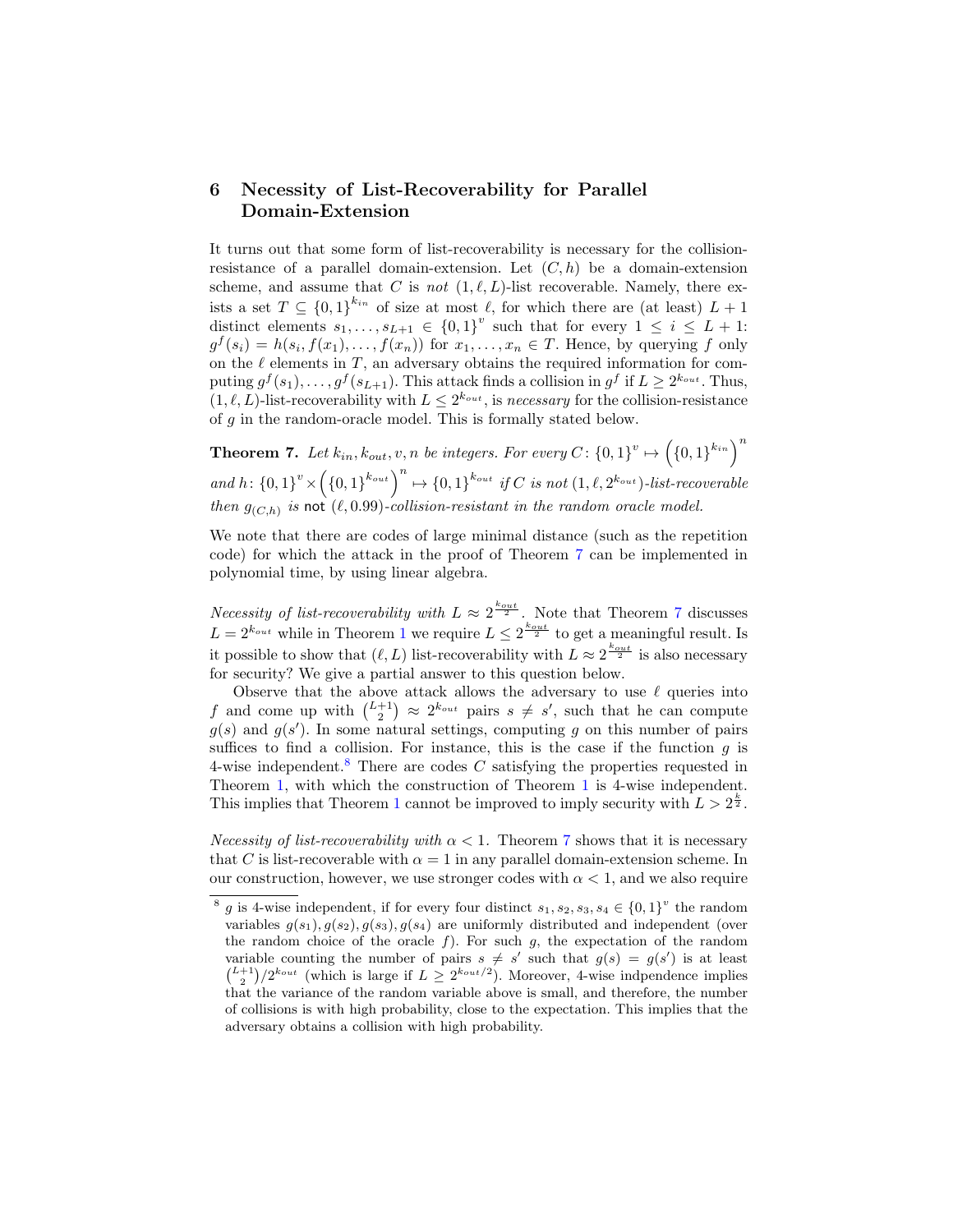that the codes have large distance. The next theorem shows that this assumption is necessary in case *h* is the XOR function (as we chose in Theorem 1).

**Theorem 8.** *There exists*  $c > 0$  *such that the following holds for every*  $\alpha < 1$ *,* integers  $k_{in} \ge c \cdot \log(\frac{v}{1-\alpha})$ ,  $k_{out}$ ,  $v \ge c \cdot \max\{k_{in}, k_{out}\}$ ,  $c \cdot (\frac{v}{1-\alpha}) \le n \le 2^{k_{in}/2}$ ,  $c \cdot$  $\binom{n}{1-\alpha} \leq \ell \leq 2^{k_{in}/4}$  and  $L \geq \ell$ . There exists a function  $C: \{0,1\}^{v} \mapsto (\{0,1\}^{k_{in}})^{m}$ *that is*  $(1, \ell, L)$ *-list recoverable, well ordered, and has distance*  $\alpha$ *, and (yet) for*  $h(s, a_1, \ldots, a_n) = \bigoplus_{i=1}^n a_i$ , the parallel domain-extension scheme  $g_{(C,h)}$  is not  $(O(\frac{n}{1-\alpha}), 0.99)$ -collision-resistant in the random-oracle model.

Theorem 8 shows that there exist codes *C* which satisfy all the requirements of Theorem 1 with the single exception being that the list-recoverability parameter is taken to be one (rather than the distance  $\alpha$  of the code). Yet, the resulting construction is insecure. In fact, there is a lot of slack in the counterexample, one can choose the parameters  $\ell, L$  to be much more favorable than in Theorem 1, and still an adversary with only  $O(\frac{n}{1-\alpha})$  queries can break the scheme with probability arbitrarily close to one.

It should be noted that the previous construction of Maurer and Tessaro [26] extends the domain of a random function by relying on a notion of "inputrestricting families", which is equivalent to strongly list-recoverable codes with  $\alpha = 1$ <sup>9</sup> Such input-restricting families were subsequently used in [11] for the purpose of extending the domain of MACs. The construction from [26] is not fully parallel, requiring two rounds of calls to the random oracle *f*. The example provided in Theorem 8 gives a formal explanation why the use of input-restricting families does not suffice for using a single round of calls, even if one is only interested in collision-resistance as in this work.

Intuitively, the issue is as follows. In order to break collision-resistance the adversary is only required to produce a distinct pair (*s, s′* ) of inputs such that  $g(s) = g(s')$ , and the adversary is not required to be able to compute  $g(s)$ . Loosely speaking, parallel domain-extension schemes in which *C* is  $(\alpha = 1, \ell, L)$ list recoverable, have the property that after asking *ℓ* queries the adversary cannot come up with  $t > L$  inputs  $s_1, \ldots, s_t$  such that he can compute  $g(s_1), \ldots, g(s_t)$ . The example in Theorem 8 shows that there are  $(1, \ell, L)$ -listrecoverable codes, in which the adversary can a produce a collision (*s, s′* ) even though he did not query *f* on all the inputs required to compute  $g(s)$ ,  $g(s')$  (and therefore is not controlled by list-recoverability with  $\alpha = 1$ ). In Theorem 1 we show how to bypass this limitation by using list-recoverable codes with  $\alpha < 1$ . We hope that the introduction of this stronger combinatorial object to the area of domain-extensions may help to improve and simplify other tasks in this area.

<sup>&</sup>lt;sup>9</sup> This notion is also equivalent to certain unbalanced expander graphs, see discussion in [20].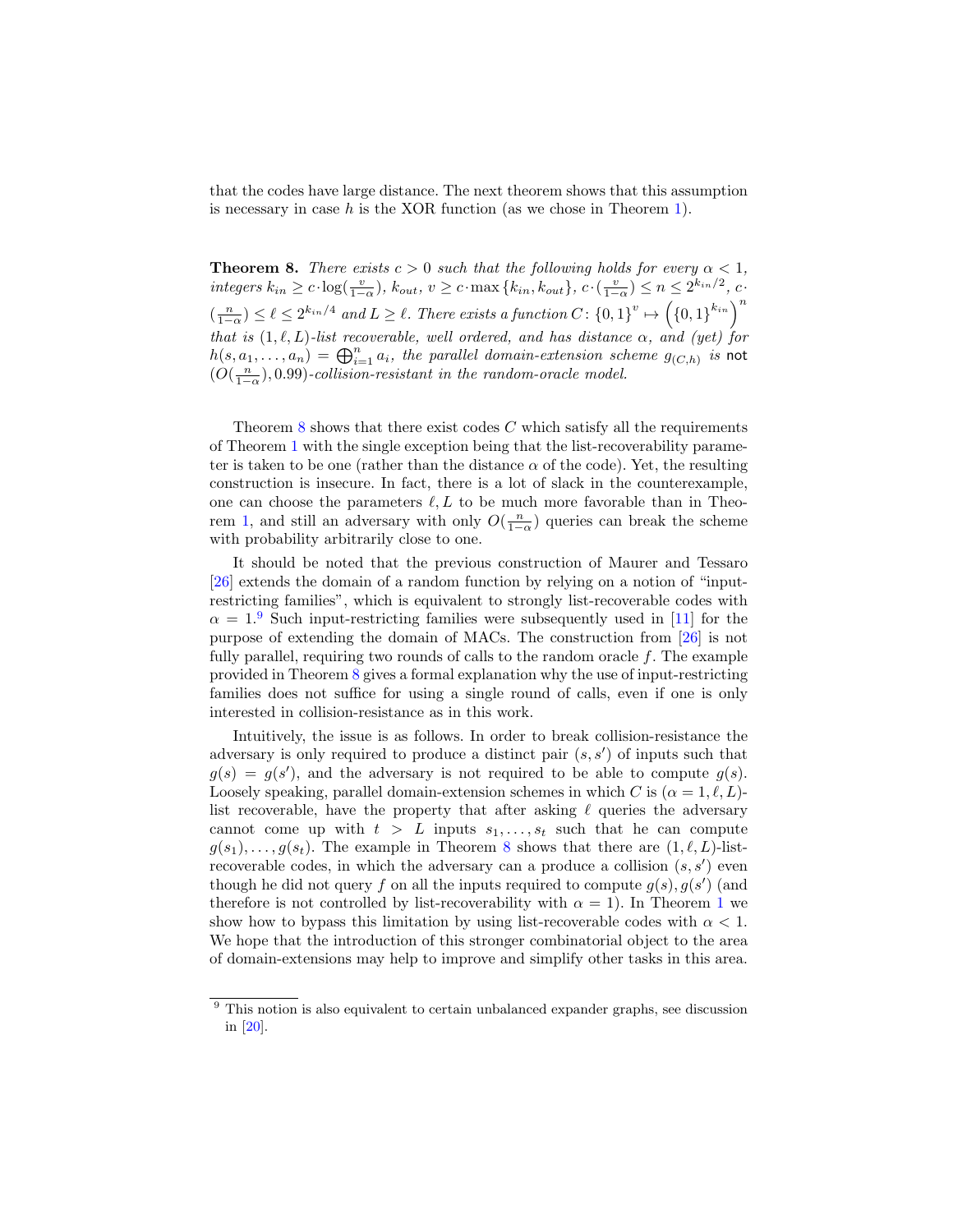### **7 Using Known Explicit List-Recoverable Codes**

In this section we plug in list-recoverable codes with specific parameters to obtain concrete results. We use the Parvaresh-Vardy code [32] in the range of parameters analyzed by Guruswami, Umans and Vadhan [18].

**Theorem 9** ([18]). For every  $\alpha \geq 1/2$ ,  $0 < \beta < 1$ , and  $k < v \in \mathbb{N}$ , there *exists a* poly(*v*)*-time computable function*  $C: \{0,1\}^v \mapsto (\{0,1\}^k)^n$  for  $n =$  $O(v \cdot k)^{\frac{1}{1-\beta}}$ , that is well ordered, has distance  $\alpha$ , and for every  $L \leq 2^{\beta \cdot (k-2\log n)}$ , *it is*  $(\alpha, \ell, L)$ *-list recoverable with*  $\ell = \Omega(n \cdot L)$  *and has a* poly $(v, \ell)$ *-size listrecovering algorithm. Furthermore, when viewed as a function*  $C: \mathbb{F}_2^v \to \mathbb{F}_2^{k \cdot n}$ , *every output bit can be expressed as a degree one polynomial in the input bits.*

We remark that [18] give a more general trade-off of parameters as well as a tighter connection between the parameters. More specifically, the theorem of [18] is stated as a condenser, and the statement given here is using the interpretation of condensers as list-recoverable codes (see [20] for more details). The facts that the construction of [18] is well-ordered and has large distance are not explicitly stated in [18], but are easily verified from the actual construction. The listrecovering algorithm is also not explicitly stated but follows directly from the proof of [18]. Finally, the fact that the mapping can be seen as a collection of degree one polynomials over  $\mathbb{F}_2$  also follows from the specific structure of the construction of [18], or more generally from the structure of the Parvaresh-Vardy code.<sup>10</sup>

We now plug this code into Theorem 1 and obtain concrete results. For simplicity, we assume here that the input and output length of the oracle (i.e., *f*) are the same, and denote both lengths by *k*. We consider powerful adversaries with  $\ell = 2^{\left(\frac{1}{2} - \gamma\right) \cdot k}$  for a small constant  $\gamma > 0$  and shoot for  $\varepsilon$  that is exponentially small in *k*. Plugging the code of [18] into the construction of Theorem 1, yields that for desired security  $\varepsilon$ , it suffices to take  $L = c \cdot \varepsilon^{\frac{1}{2}} \cdot 2^{\frac{k}{2}}$  for some constant *c*. By the construction of [18] we can achieve this with  $\ell = \Omega(L \cdot n) = \Omega(\varepsilon^{\frac{1}{2}} \cdot$  $2^{\frac{k}{2}} \cdot n$ . Namely, we can achieve  $\varepsilon = 2^{-2\gamma k}$  for  $\ell = 2^{(\frac{1}{2}-\gamma)\cdot k}$ -query adversaries. Furthermore,  $\ell$  can be taken to be  $\Omega(2^{k/2} \cdot n)$  (that is larger than  $2^{k/2}$ ) for any

<sup>&</sup>lt;sup>10</sup> More precisely, the function *C* has the following form. It sets  $v = v_1 \cdot v_2$  for some integers  $v_1, v_2$ . Given an input  $x \in \{0, 1\}^v$  it is interpreted as a vector in  $\mathbb{F}_{2^{v_1}}^{v_2}$  which is in turn interpreted as the coefficients of a degree  $v_2$  univariate polynomial  $f(X)$ over  $\mathbb{F}_{2^{v_1}}$ . For every  $i \in [n]$ ,  $C(x)_i = (i, f_0(\alpha_i), \ldots, f_{m-1}(\alpha_i))$  where  $\alpha_i \in \mathbb{F}_{2^{v_1}}$  is a constant that depends only on *i*, and for every  $j \in [m]$ ,  $f_j(X)$  is a univariate polynomial defined by  $f_j = f^{h^j} \mod E$ , where *h* is a parameter and *E* is some degree  $v_2 + 1$  irreducible polynomial. Thus, the code is immediately seen to be wellordered and to inherit distance from the Reed-Solomon code (that corresponds to  $j = 1$ ). The analysis of [18] allows choosing *h* that is even. Note that for an even *h*, the identity  $(x+y)^h = x^h + y^h$  holds in  $\mathbb{F}_{2^{v_1}}$ . It is standard that this implies that for every fixed  $\alpha \in \mathbb{F}_{2^{v_1}}$ , the map  $f \mapsto (f^h \mod E)(\alpha)$  is  $\mathbb{F}_2$ -linear. This indeed implies that viewing the function *C* as a map from  $\mathbb{F}_2^v$  to  $\mathbb{F}_2^{k \cdot n}$ , it is a degree one mapping.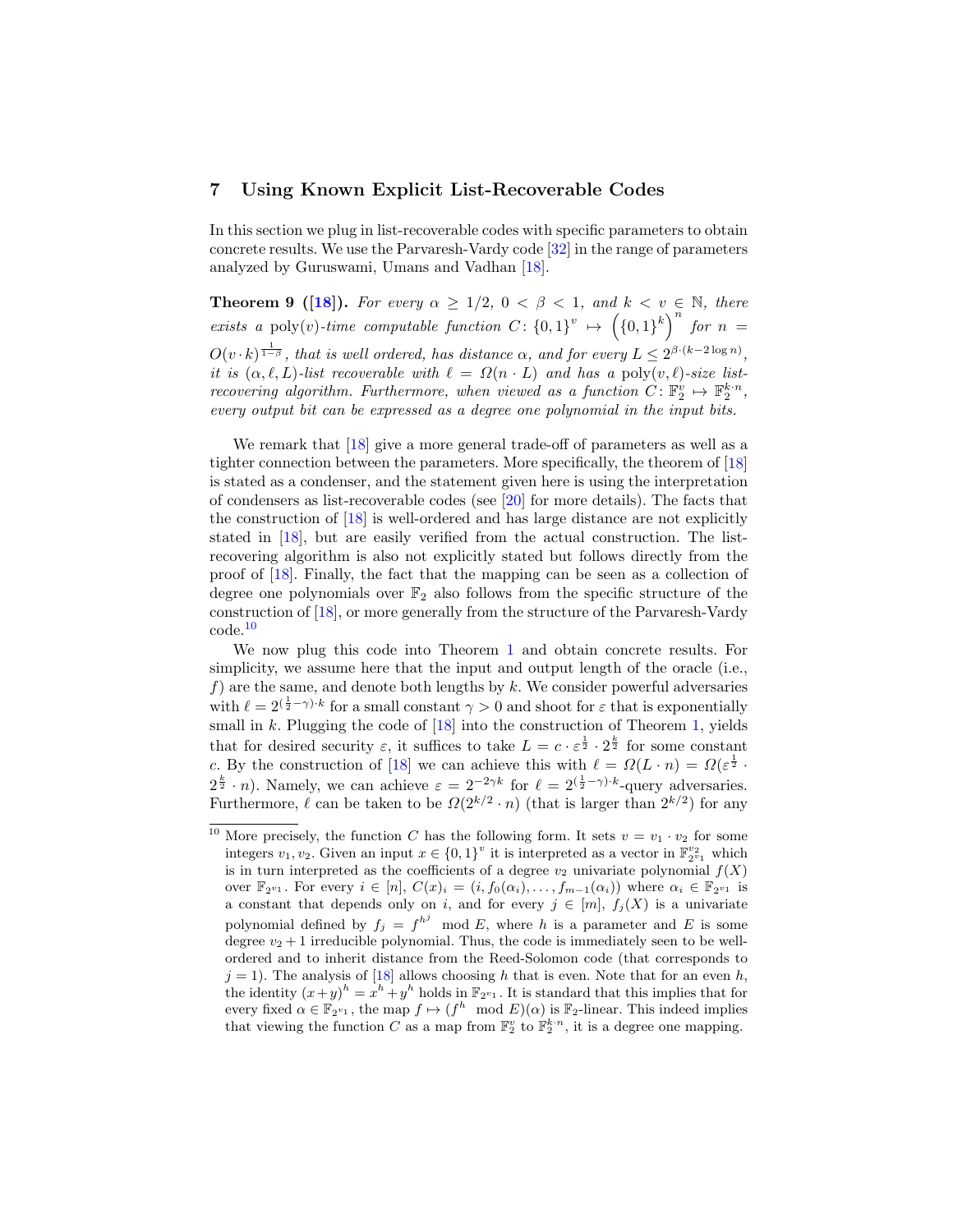small constant  $\varepsilon > 0$ . This is best possible in the sense that with  $2^{\frac{k}{2}} \cdot n$  queries to *f*, one can simulate a birthday attack against *g*, and find a collision.

Comparing to the standard Merkle-tree based domain-extension, the resulting construction does make significantly more oracle calls to the underlying small domain function. Specifically, our construction makes  $n = O(v^2 \cdot k^2)$  calls, whereas the Merkle-tree construction makes  $O(v/k)$  calls. We remark that if we were to use a random code (rather than an explicit one), then the number of calls decreases to  $O(v/k)$  as is the case for Merkle trees. Furthermore, even when using explicit codes, if we settle for security against  $2^{\beta k}$ -query adversaries, the query complexity of our construction can be reduced to roughly  $(v \cdot k)^{\frac{1}{1-\beta}}$ , which roughly matches the Merkle-tree construction for  $v$  that is significantly larger than *k* (which is the interesting range of parameters). Parvaresh-Vardy codes allow for some other trade-offs between security and number of queries that we do not examine here.

The code C that we use can be evaluated by degree one polynomials over  $\mathbb{F}_2$ . This immediately gives a very efficient parallel implementation in the standard model of Boolean circuits with parity gates of fan-in 2. Such circuits can compute the code  $C$  with depth  $log_2 v$ . Moreover, in this model, computing the final xor in our construction, can be done by circuits of depth  $\log_2 n$ . Thus, overall our final hash function *g* can be implemented by circuits whose depth is bigger than the depth of  $f$  by  $\log_2 v + \log_2 n$ . By our bounds on  $n$ , this quantity is roughly  $3\log_2 v$ for  $2(\frac{1}{2}-\gamma) \cdot k$ -query adversaries with small  $\gamma > 0$ , and roughly  $(2+\beta) \cdot \log_2 v$  for small  $\beta > 0$  and  $2^{\beta k}$ -query adversaries. We remark that future developments in the area of list-recoverable codes or randomness condensers may reduce *n* to  $O(v/k)$ . It is also natural to expect that random  $\mathbb{F}_2$ -linear codes (or even families of efficiently encodable LDPC codes that are used in practice) achieve this bound. However, this is not known at this point.

### **8 Additional Related Work**

Extending the domain of collision-resistant hash functions is of great importance for many cryptographic applications that depend on collision-resistance. Classical construction paradigms for domain-extension are the Merkle hash tree  $[28]$  and the Merkle-Damgård paradigm  $[29, 10]$ . Both paradigms are iterative, namely, use sequential calls to the underlying hash-function. More specifically, in both paradigms  $n = O(v/k)$  calls are made to the primitive, where the former paradigm requires  $log(n)$  rounds of calls, and the latter paradigm requires *n* rounds. Indeed, the Merkle-Damgård paradigm realizes the much stronger task of extending a fixed domain hash function to a full-fledged hash function, i.e., one that can deal with input of any length. The Merkle-Damgård paradigm is extensively used in practice and was the subject of much theoretical research and extensions (see, e.g.,  $[24, 7, 3]$ ). Lower bounds on the security of these domain-extension techniques were obtained, e.g., in [37, 38]. The construction of Shrimpton and Stam [35] was the first construction achieving optimal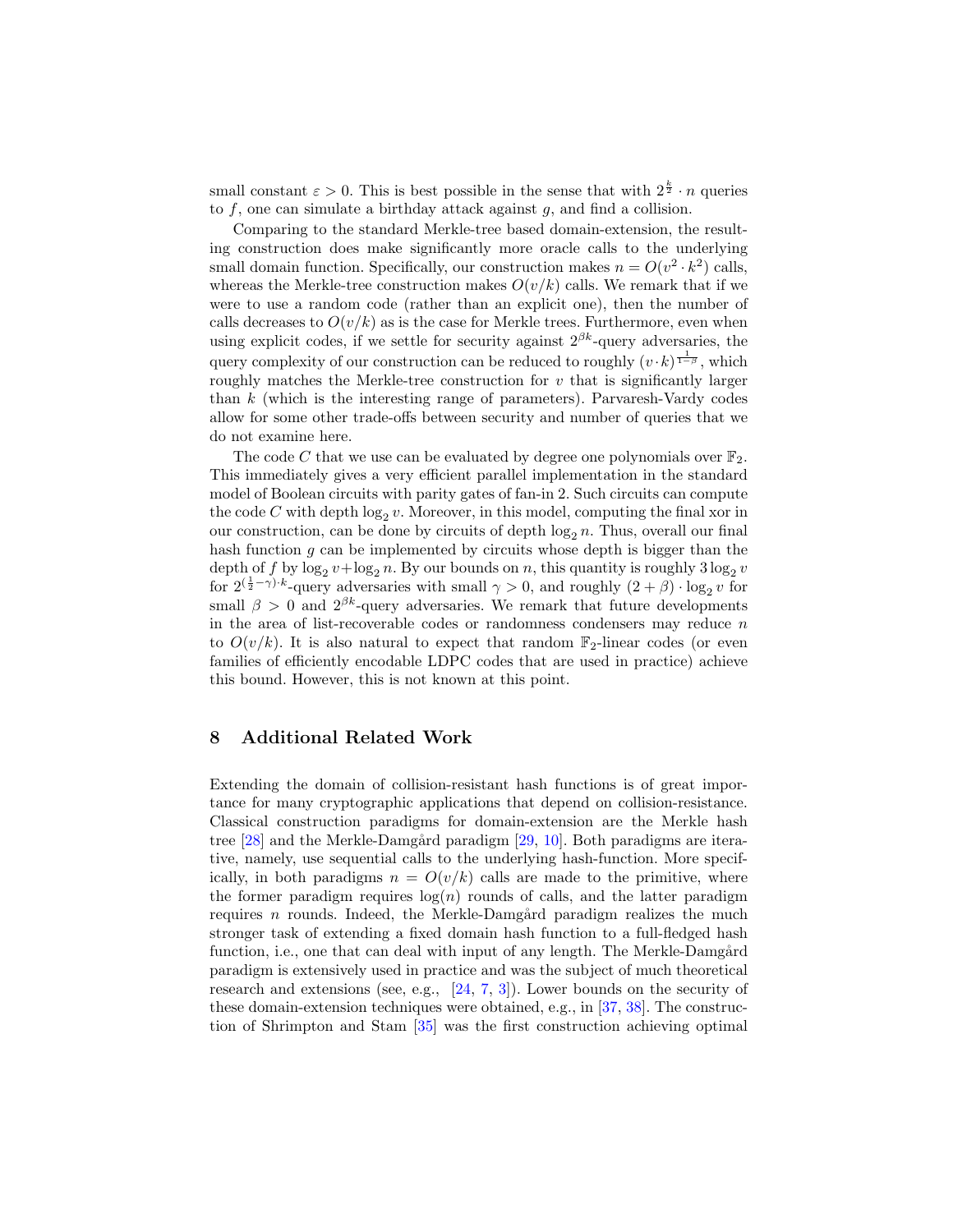collision-resistance security in an inherently non-trivial way. Their construction only doubles the domain, and requires two rounds of calls.

Most relevant to our work is the work of Maurer and Tessaro [26], already discussed above. This work considers the more challenging problem of extending the domain of a random function. Specifically, given a random function *f* from *k* bits to *k* bits, they construct a function *g* from  $m(k)$  bits to  $\ell(k)$  bits, for arbitrary polynomials *m, ℓ*, such that *g* is indistinguishable from a random function. The latter is formalized by using the indifferentiability framework from [27], which implies collision-resistance as a special case. The main goal of [27] is to obtain near-optimal security, namely to guarantee security against attackers that make 2<sup>(1–*ε*)*k*</sup> oracle queries to *f*, improving over previous works.<sup>11</sup> However, their construction also achieves a high level of parallelism, requiring only two rounds of calls to f. Compared to the construction from  $[27]$ , our construction is considerably simpler, it is fully parallel (i.e., requires only one round of calls to *f*), and it preserves the algebraic degree of  $f$  (whereas the construction from  $[27]$  more than squares the degree). As discussed in Section  $6$  (below Theorem 8), these disadvantages of [26] seem inherent given the type of combinatorial object on which they rely.

Building on and extending the techniques of [26], Dodis and Steinberger [11] construct a domain-extension scheme for MACs that has security beyond the "birthday barrier". Finally, Canetti et al. [6] considered the related, but somewhat orthogonal, goal of amplifying the security of a collision-resistant hash function.

*Acknowledgments.* We thank Yevgeniy Dodis, Swastik Kopparty, Phil Rogaway, Atri Rudra and Stefano Tessaro for helpful discussions and pointers.

 $11$  Note that in the context of collision-resistance, the birthday paradox implies that collisions can be found with high probability using  $2^{k_{out}/2}$  oracle calls.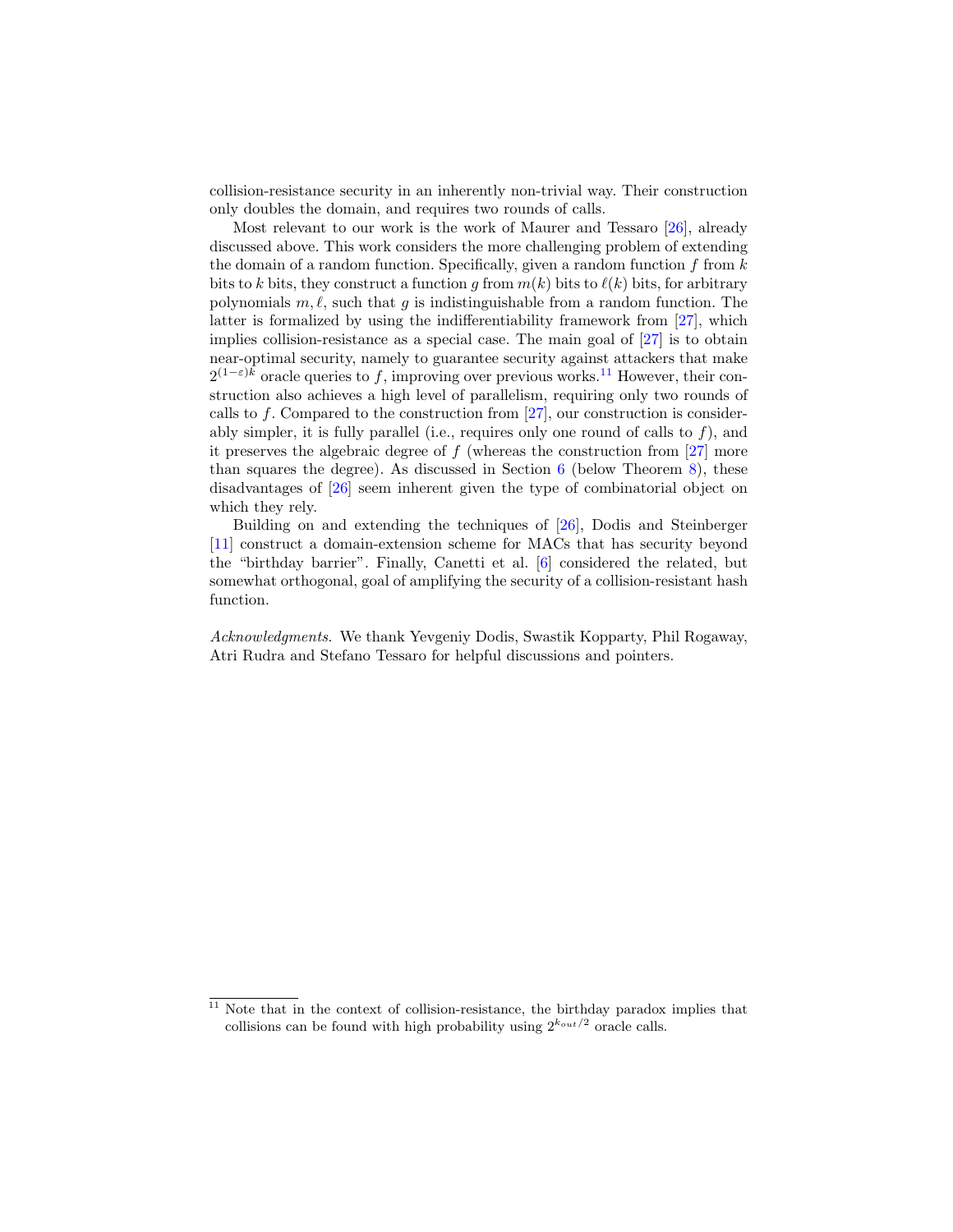## **Bibliography**

- [1] B. Barak. How to go beyond the black-box simulation barrier. In *Proceedings of the 42nd Annual Symposium on Foundations of Computer Science (FOCS)*, pages 106–115, 2001.
- [2] E. Ben-Sasson and M. Sudan. Short pcps with polylog query complexity. *SIAM J. Comput.*, 38(2):551–607, 2008.
- [3] G. Bertoni, J. Daemen, M. Peeters, and G. V. Assche. Sufficient conditions for sound tree and sequential hashing modes. *Int. J. Inf. Sec.*, 13(4):335– 353, 2014.
- [4] G. Bertoni, J. Daemen, M. Peeters, and G. V. Assche. The making of KECCAK. *Cryptologia*, 38(1):26–60, 2014. doi: 10.1080/01611194.2013. 856818. URL http://dx.doi.org/10.1080/01611194.2013.856818.
- [5] M. Blum and S. Micali. How to generate cryptographically strong sequences of pseudo random bits. In *Proceedings of the 23th Annual Symposium on Foundations of Computer Science (FOCS)*, pages 112–117, 1982.
- [6] R. Canetti, R. L. Rivest, M. Sudan, L. Trevisan, S. P. Vadhan, and H. Wee. Amplifying collision resistance: A complexity-theoretic treatment. In *Advances in Cryptology – CRYPTO '07*, pages 264–283, 2007.
- [7] J.-S. Coron, Y. Dodis, C. Malinaud, and P. Puniya. Merkle-damgård revisited: How to construct a hash function. In *Advances in Cryptology – CRYPTO '05*, pages 430–448, 2005.
- [8] I. Damgård. Collision free hash functions and public key signature schemes. In *Advances in Cryptology – EUROCRYPT '87*, pages 203–216, 1987.
- [9] I. Damgård, T. P. Pedersen, and B. Pfitzmann. On the existence of statistically hiding bit commitment schemes and fail-stop signatures. *Journal of Cryptology*, 10(3):163–194, 1997.
- [10] I. B. Damg˚ard. A design principle for hash functions. In *Advances in Cryptology – CRYPTO '89*, pages 416–427, 1990.
- [11] Y. Dodis and J. P. Steinberger. Domain extension for macs beyond the birthday barrier. In *Advances in Cryptology – EUROCRYPT 2011*, pages 323–342, 2011.
- [12] A. Fiat and A. Shamir. How to prove yourself: practical solutions to identification and signature problems. In *Advances in Cryptology – CRYPTO '86*, pages 186–194, 1987.
- [13] O. Goldreich, S. Goldwasser, and S. Halevi. Public-key cryptosystems from lattice reduction problems. In *Advances in Cryptology – CRYPTO '97*, pages 112–131, 1997.
- [14] V. Guruswami. *List Decoding of Error-Correcting Codes*. PhD thesis, Massachusetts Institute of Technology, 2005.
- [15] V. Guruswami and P. Indyk. Expander-based constructions of efficiently decodable codes. In *42nd Annual Symposium on Foundations of Computer Science*, pages 658–667, 2001.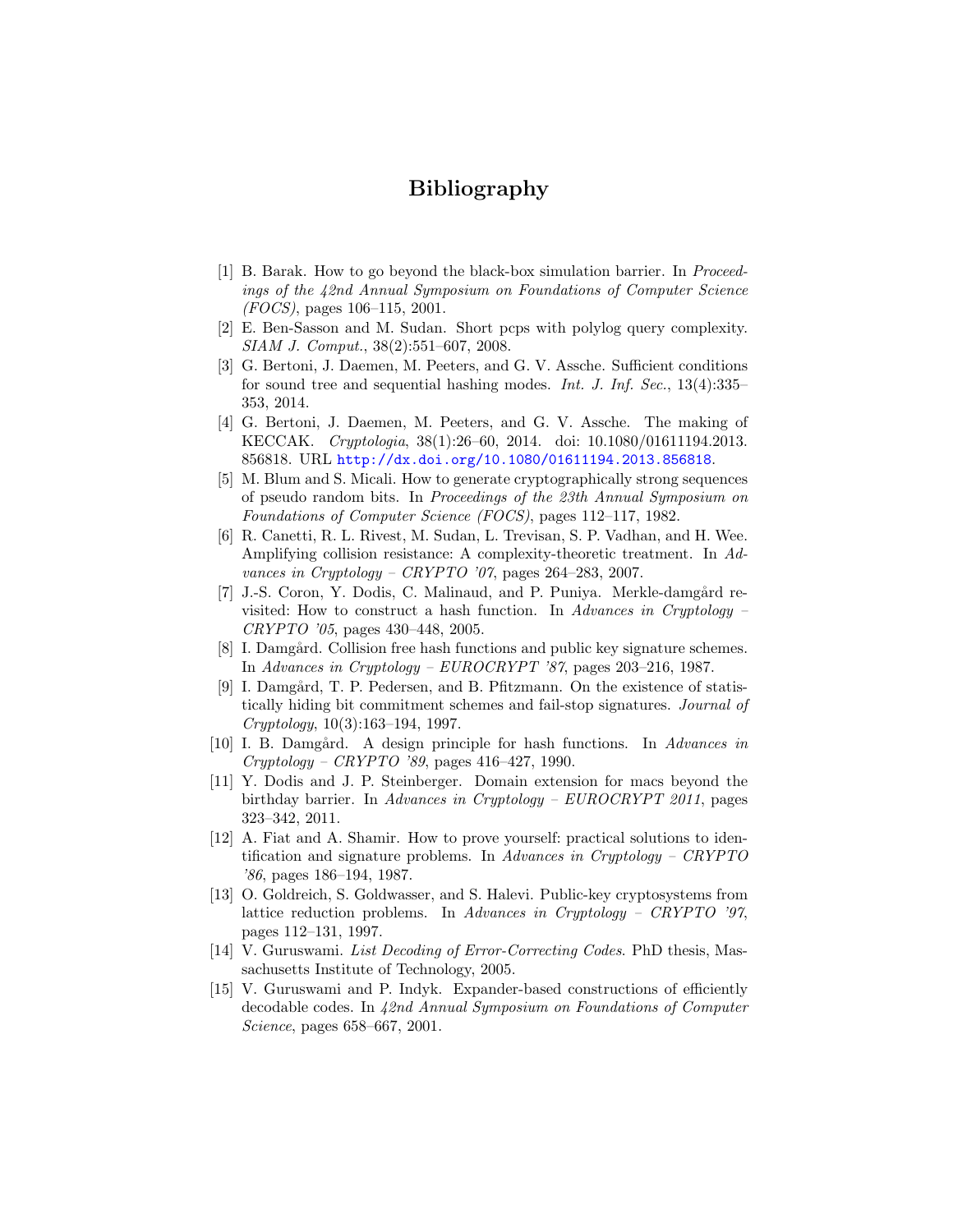- [16] V. Guruswami and A. Rudra. Explicit codes achieving list decoding capacity: Error-correction with optimal redundancy. *IEEE Transactions on Information Theory*, 54(1):135–150, 2008.
- [17] V. Guruswami and M. Sudan. Improved decoding of reed-solomon and algebraic-geometry codes. *IEEE Transactions on Information Theory*, 45 (6):1757–1767, 1999.
- [18] V. Guruswami, C. Umans, and S. P. Vadhan. Unbalanced expanders and randomness extractors from Parvaresh-Vardy codes. *Journal of the ACM*, 56(4):20:1–20:34, 2009.
- [19] I. Haitner, J. J. Hoch, O. Reingold, and G. Segev. Finding collisions in interactive protocols - tight lower bounds on the round and communication complexities of statistically hiding commitments. *SIAM Journal on Computing*, 44(1):193–242, 2015. Preliminary version in *STOC'07*.
- [20] I. Haitner, Y. Ishai, E. Omri, and R. Shaltiel. Parallel hashing via list recoverability. www.cs.tau.ac.il/~iftachh/papers/CRHDomainExtension/CRH.pdf, 2015. Full version of this paper.
- [21] S. Halevi and S. Micali. Practical and provably-secure commitment schemes from collision-free hashing. In *Advances in Cryptology – CRYPTO '96*, pages 201–215, 1996.
- [22] J. Kilian. A note on efficient zero-knowledge proofs and arguments (extended abstract). In *Proceedings of the 24th Annual ACM Symposium on Theory of Computing (STOC)*, pages 723–732, 1992.
- [23] J. Kilian. On the complexity of bounded-interaction and noninteractive zero-knowledge proofs. In *Proceedings of the 35th Annual Symposium on Foundations of Computer Science (FOCS)*, pages 466–477, 1994.
- [24] S. Lucks. Design principles for iterated hash functions. Technical report, Cryptology ePrint Archive, 2004.
- [25] V. Lyubashevsky and D. Micciancio. Generalized compact knapsacks are collision resistant. In *ICALP*, pages 144–155, 2006.
- [26] U. Maurer and S. Tessaro. Domain extension of public random functions: Beyond the birthday barrier. In *Advances in Cryptology – CRYPTO '07*, pages 187–204, 2007.
- [27] U. M. Maurer, R. Renner, and C. Holenstein. Indifferentiability, impossibility results on reductions, and applications to the random oracle methodology. In *Theory of Cryptography, First Theory of Cryptography Conference, TCC 2004*, pages 21–39, 2004.
- [28] R. C. Merkle. A digital signature based on a conventional encryption function. In *Advances in Cryptology – CRYPTO '87*, pages 369–378, 1987.
- [29] R. C. Merkle. A certified digital signature. In *Advances in Cryptology – CRYPTO '89*, pages 218–238, 1989.
- [30] S. Micali. Computationally sound proofs. *SIAM J. Comput.*, 30(4):1253– 1298, 2000. Preliminary version in *FOCS'94*.
- [31] M. Naor and M. Yung. Universal one-way hash functions and their cryptographic applications. In *Proceedings of the 21st Annual ACM Symposium on Theory of Computing (STOC)*, pages 33–43. ACM Press, 1989.